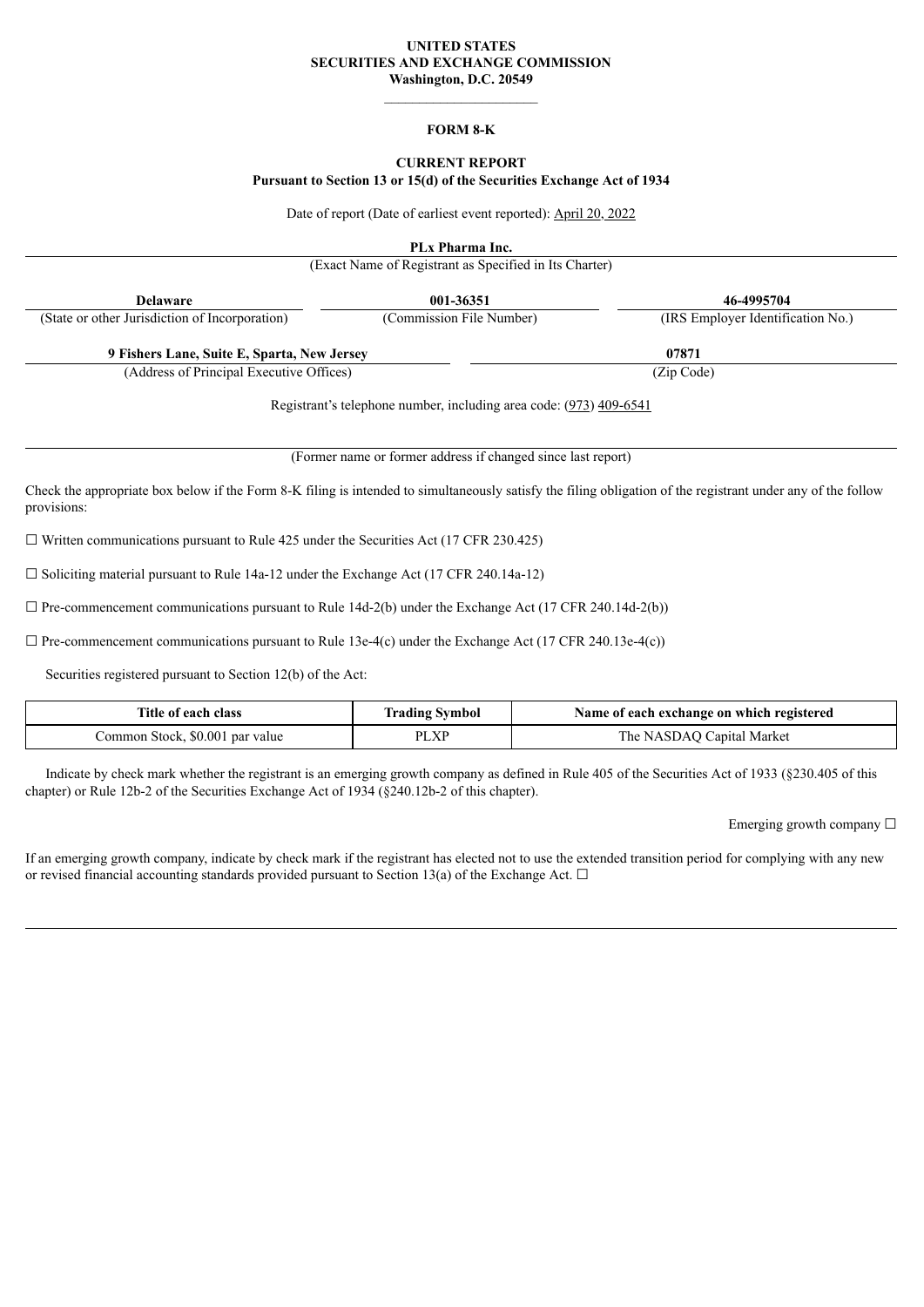#### **Item 5.03 Amendments to Articles of Incorporation or Bylaws; Change in Fiscal Year.**

As part of a broader review of the governance practices of PLx Pharma Inc. (the "Company"), on April 20, 2022, the Board of Directors (the "Board") of the Company amended and restated the Company's Amended and Restated Bylaws (the "Bylaws") to update certain procedures and make various technical and conforming changes. The Bylaws, as amended and restated (the "Amended Bylaws"), were effective immediately and include, among other things, the following changes:

- lowering the ownership threshold for stockholders to call a special meeting from 66 2/3% to 20%;
- updating the advance notice requirements for director nominations and shareholder proposals;
- · allowing long-term shareholders the ability to nominate directors in the Company's proxy statement via a "proxy access" provision;
- including a resignation policy for any director who fails to receive support from a majority of votes cast;
- · clarifying the process for stockholders to act by written consent; and
- lowering the threshold for stockholders to amend the Bylaws from a 66 2/3% approval to a majority standard.

The Amended Bylaws also contain conforming, clarifying and updating changes, as well as certain other routine and non-substantive updates and revisions. The description above of the Amended Bylaws does not purport to be complete and is qualified in its entirety by reference to the full text of the Amended Bylaws set forth in Exhibit 3.1 to this Form 8-K and incorporated in this Item by reference.

#### **Item 9.01 Financial Statements and Exhibits.**

(d) Exhibits

| Exhibit No. | Description                                                                                               |
|-------------|-----------------------------------------------------------------------------------------------------------|
| 3.1         | Amended and Restated Bylaws of PL <sub>x</sub> Pharma Inc.                                                |
| 104         | Cover Page Interactive Data File (the cover page XBRL tags are embedded within the Inline XBRL document). |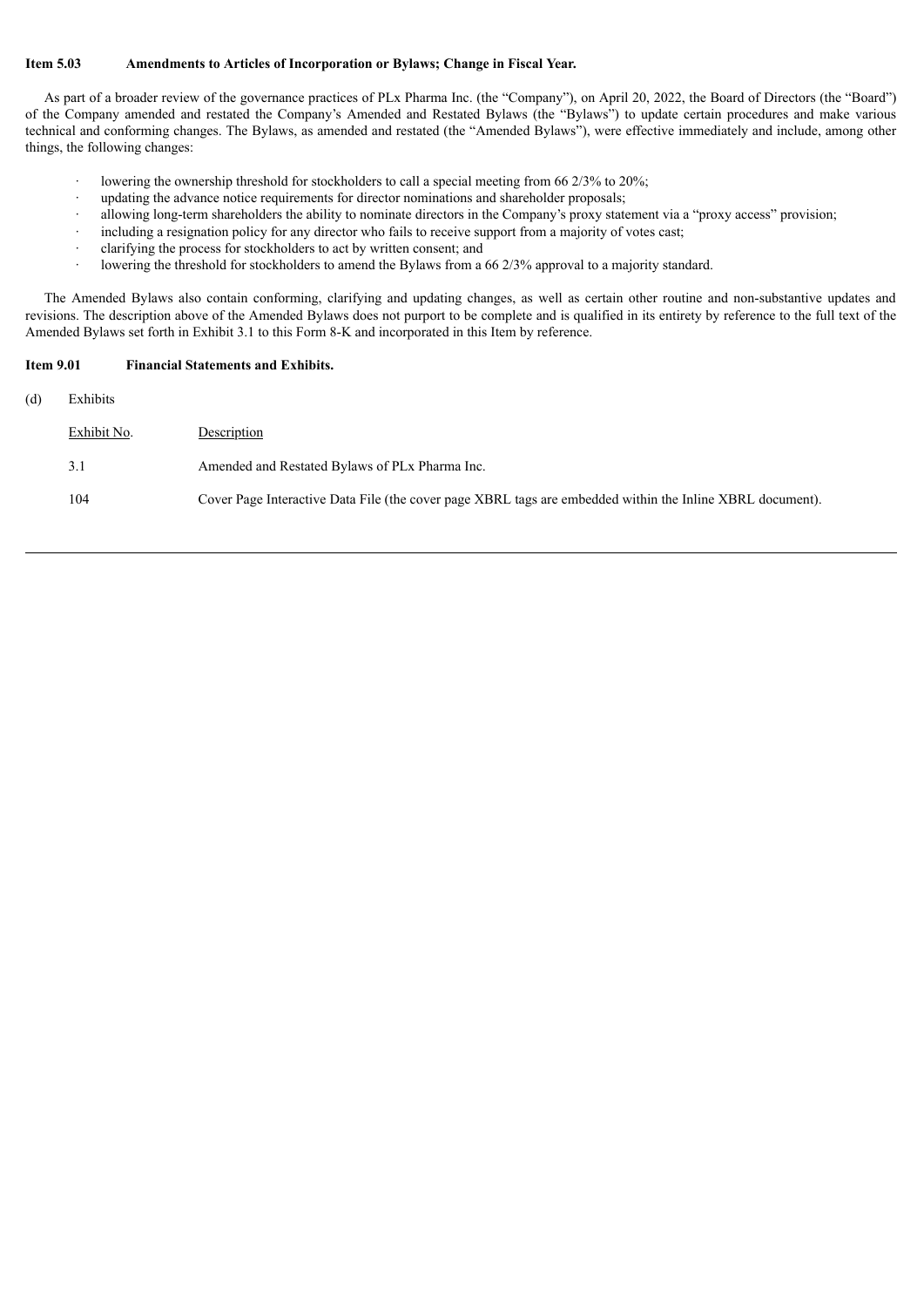# **SIGNATURES**

Pursuant to the requirements of the Securities Exchange Act of 1934, the registrant has duly caused this report to be signed on its behalf by the undersigned hereunto duly authorized.

# **PLX PHARMA INC.**

Dated: April 21, 2022 By: /s/ Natasha Giordano<br>Name: /s/ Natasha Giordano<br>Name: /s/ Natasha Giordano

Name: Natasha Giordano<br>Title: President and Chie President and Chief Executive Officer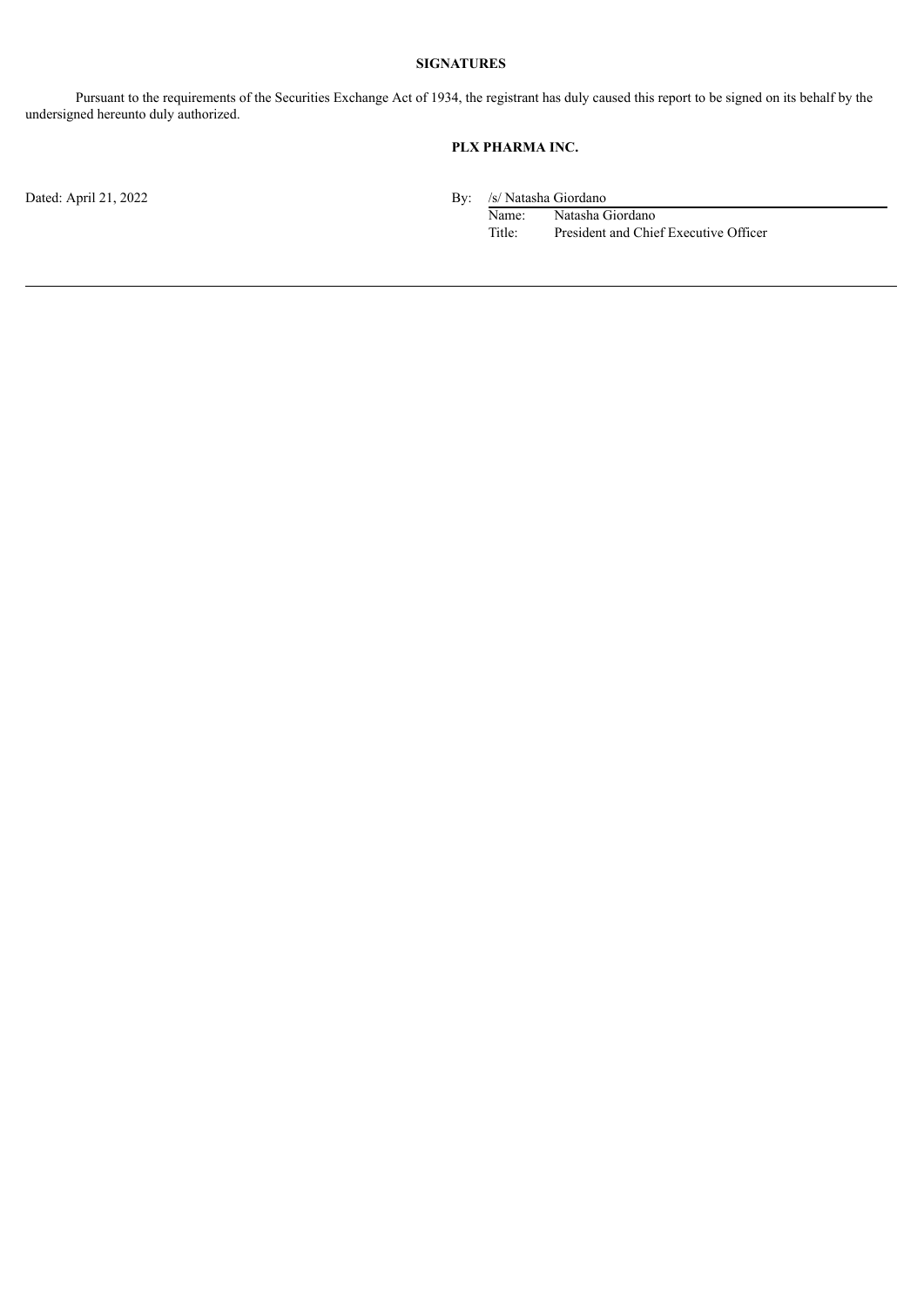| Exhibit No. | Description                                                                                               |
|-------------|-----------------------------------------------------------------------------------------------------------|
| 3.1         | Amended and Restated Bylaws of PLx Pharma Inc.                                                            |
| 104         | Cover Page Interactive Data File (the cover page XBRL tags are embedded within the Inline XBRL document). |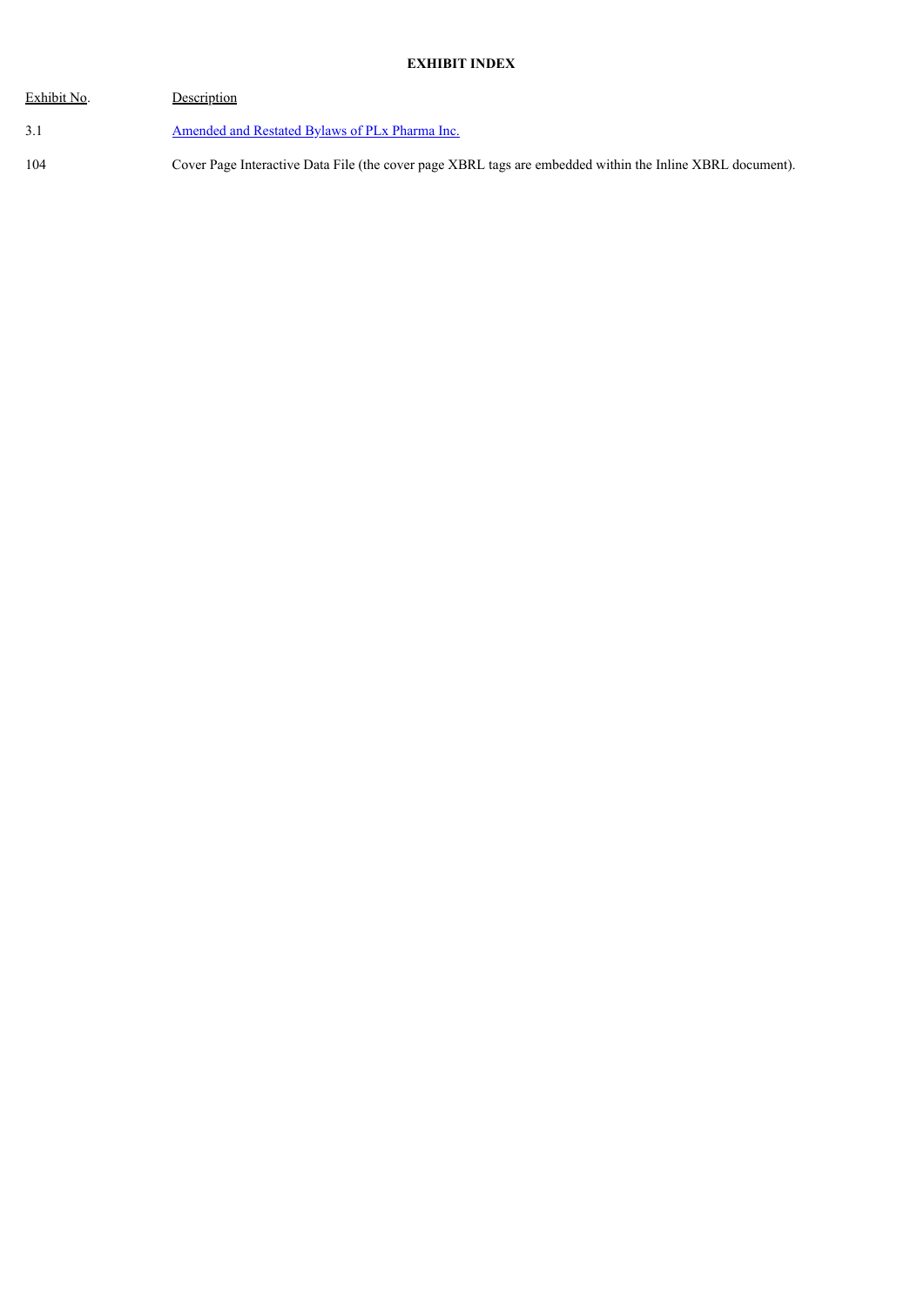#### **AMENDED AND RESTATED BYLAWS OF PLX PHARMA INC. (a Delaware Corporation)**

<span id="page-4-0"></span>PLx Pharma Inc., a Delaware corporation (the "**Corporation**"), pursuant to the provisions of Section 109 of the Delaware General Corporation Law ("**DGCL**"), hereby adopts these Amended and Restated Bylaws (the "**Bylaws**"), which restate, amend and supersede the bylaws of the Corporation, as previously amended and restated, in their entirety as described below:

#### **ARTICLE 1 OFFICES**

SECTION 1.1. Principal Office. The principal offices of the Corporation shall be in such location as the Board of Directors of the Corporation (the "**Board of Directors**") may determine.

SECTION 1.2. Other Offices. The Corporation may also have offices at such other places both within and without the State of Delaware as the Board of Directors may from time to time determine or the business of the Corporation may require.

### **ARTICLE 2 MEETINGS OF STOCKHOLDERS**

SECTION 2.1. Place of Meeting; Chairman. All meetings of stockholders shall be held at such place, whether in or out of the State of Delaware, as shall be designated from time to time by the Board of Directors and stated in the notice of the meeting. The Chairman of the Board of Directors (the "**Chairman of the Board**") or any other person specifically designated by the Board of Directors shall act as the Chairman for any meeting of stockholders of the Corporation. The Chairman of the Board (or his or her designee) shall have full authority to control the process of any stockholder meeting, including, without limitation, determining whether any proposals or nominations were properly brought before such meeting, establishing an agenda or order of business for the meeting, rules and procedures for maintaining order at the meeting, limitations on participation in such meeting to stockholders of record of the Corporation and their duly authorized and constituted proxies and such other persons as the Chairman of the Board (or his or her designee) shall permit, restrictions on entry to the meeting after the time fixed for the commencement thereof, requiring ballots by written consent (except as limited by the Certificate of Incorporation of the Corporation, as amended (the "**Certificate of Incorporation**"), or by the DGCL), limitations on the time allotted to questions or comments by participants and regulation of the opening and closing of the polls for balloting on matters which are to be voted on by ballot.

SECTION 2.2. Annual Meetings. The annual meeting of stockholders of the Corporation shall be held at such date and time as shall be designated from time to time by the Board of Directors and stated in the notice of the meeting, subject to any postponement in the Board of Directors'sole discretion, upon notice of such postponement given in any manner deeded reasonable by the Board of Directors.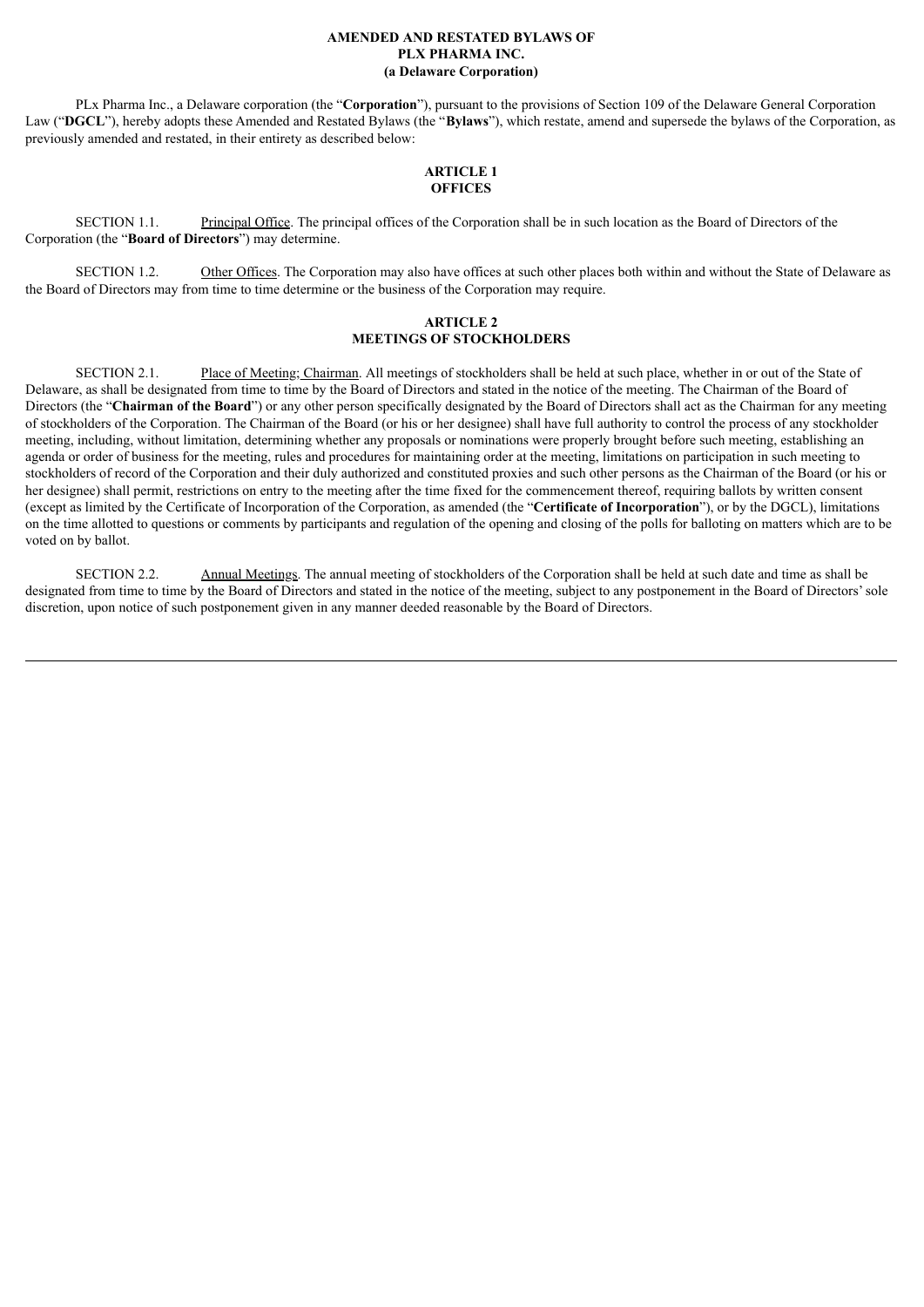### SECTION 2.3. Special Meetings.

Section 2.3.1 Special meetings of the stockholders of the Corporation, for any purpose or purposes, unless otherwise proscribed by the DGCL or by the Certificate of Incorporation, may be called exclusively by: (a) the Chairman of the Board or the Chief Executive Officer, President or other executive officer of the Corporation, (b) an action of the Board of Directors or (c) the Secretary of the Corporation (the "**Secretary**") following receipt of one or more requests in writing from stockholders of record who own, in the aggregate, at least 20% of the voting power of the outstanding shares of the Corporation then entitled to vote on the matter or matters to be brought for the proposed special meeting. In order for a special meeting upon stockholder request (a "**stockholder requested special meeting**") to be called, one or more requests for a special meeting (each, a "**Special Meeting Request**," and collectively, the "**Special Meeting Requests**") must be signed by the stockholders of the Corporation holding the requisite percent of the voting stock of the Corporation (the "**Requisite Percent**") and must be delivered to the Secretary at the principal executive offices of the Corporation; provided, however, that no stockholder requested special meeting shall be called pursuant to any Special Meeting Request unless one or more Special Meeting Requests relating to such meeting constituting the Requisite Percent have been delivered to the Secretary in compliance with all of the requirements of this Section 2.3 within sixty (60) days of the earliest dated Special Meeting Request in respect of such stockholder requested special meeting. The Special Meeting Request(s) shall (i) set forth the name and address, as they appear on the Corporation's books, of each stockholder of the Corporation signing such request, (ii) state the specific purpose or purposes of the special meeting, the matter or matters proposed to be acted on at the special meeting, the reasons for conducting such business at the special meeting, and the text of any proposal or business to be considered at the special meeting (including the text of any resolutions proposed to be considered and, in the event that such business includes a proposal to amend these Bylaws, the language of the proposed amendment, which language shall be contained in the notice of special meeting), (iii) bear the date of signature of each such stockholder signing the Special Meeting Request, (iv) provide documentary evidence that the stockholder(s) requesting the special meeting own the Requisite Percent as of the date on which the Special Meeting Request(s) constituting the Requisite Percent are delivered to the Secretary, (v) provide a representation by each stockholder signing the Special Meeting Request that such stockholder intends to appear in person at the stockholder requested special meeting and is entitled to vote thereon, (vi) provide a representation by each stockholder signing the Special Meeting Request that such stockholder intends to continue ownership of such shares through the date of the special meeting, and (vii) include any additional information required to be included under Section 2.5.3 and/or Section 2.6.2 hereof in a stockholder's notice with respect to the matter or matters proposed to be acted on at the special meeting. Any requesting stockholder may revoke its Special Meeting Request at any time by written revocation delivered to the Secretary at the principal executive offices of the Corporation. Whether the requesting stockholders have complied with the requirements of this Section 2.3 and related provisions of these Bylaws shall be determined in good faith by the Board of Directors, which determination shall be conclusive and binding on the Corporation and the stockholders.

Section 2.3.2 Except as provided in the next sentence, any special meeting shall be held at such date and time as may be fixed by the Board of Directors in accordance with these Bylaws and in compliance with the DGCL. In the case of a stockholder requested special meeting, such meeting shall be held at such date, time and place as shall be provided in the notice of such meeting delivered in accordance with Section 2.4 below, and the record date for stockholders entitled to notice of and to vote at such meeting shall be determined in accordance with Section 2.13 below; provided that, except as otherwise provided herein, the date of any stockholder requested special meeting shall be not more than ninety (90) days after the Special Meeting Request(s) constituting the Requisite Percent have been delivered to or received by the Secretary.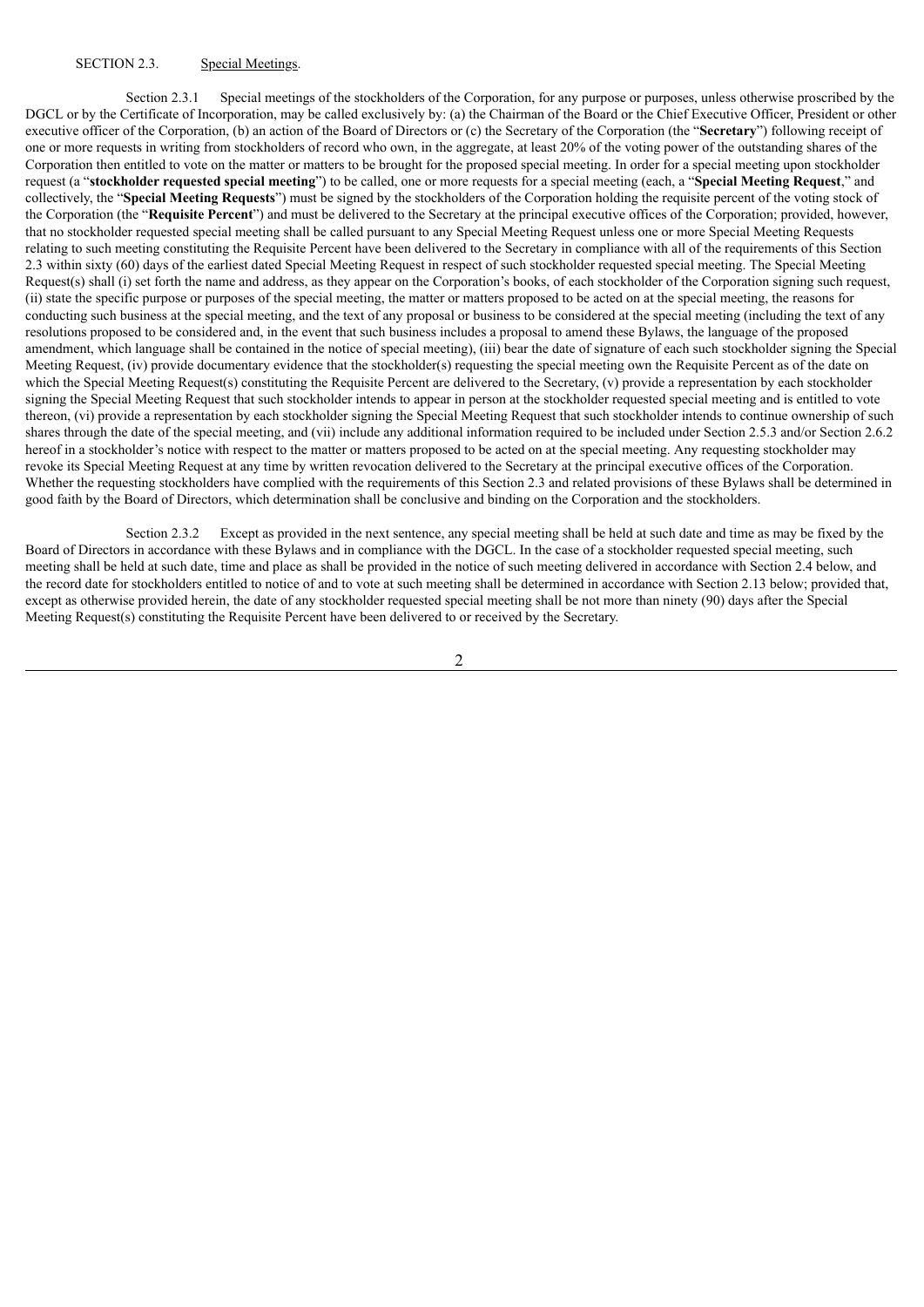Section 2.3.3 Business transacted at any stockholder requested special meeting shall be limited to the purpose(s) stated in the valid Special Meeting Request(s) signed by stockholders holding the Requisite Percent of the Corporation's voting stock; provided, however, that nothing herein shall prohibit the Board of Directors from submitting matters, whether or not described in the stockholder Special Meeting Request(s), to the stockholders at any stockholder requested special meeting. If none of the stockholders who submitted a Special Meeting Request appears at or sends a qualified representative to the stockholder requested special meeting to present the matters to be presented for consideration that were specified in the Special Meeting Request, the Corporation need not present such matters for a vote at such meeting.

Section 2.3.4 Except as otherwise provided by law, in the case of a stockholder requested special meeting, the chairman of the meeting shall have the power and duty (a) to determine whether a nomination or any business proposed to be brought before the meeting was made or proposed, as the case may be, in accordance with the procedures set forth in this Section 2.3 and (b) if any proposed nomination or business was not made or proposed in compliance with this Section 2.3 or the stated business to be brought before the special meeting is not a proper subject for stockholder action under applicable law, to declare that such nomination shall be disregarded or that such proposed business shall not be transacted. In addition, a special meeting of the Corporation proposed to be called by a stockholder or stockholders in such capacity shall not be required to be held if: (i) the Board of Directors has called or calls for an annual or special meeting of the stockholders to be held within ninety (90) days after the Secretary receives the Special Meeting Request and the Board of Directors determines in good faith that the business of such meeting includes (among any other matters properly brought before the meeting) the business specified in the Special Meeting Request, (ii) the stated business to be brought before the special meeting is not a proper subject for stockholder action under applicable law, (iii) an identical or substantially similar item was presented at any meeting of stockholders held within ninety (90) days prior to the receipt by the Secretary of the Special Meeting Request (with the election of directors deemed a substantially similar item with respect to all items of business involving the election or removal of directors), or (iv) the Special Meeting Request was made in a manner that involved a violation of Regulation 14A under the Securities Exchange Act of 1934, as amended (the "**Exchange Act**"). The Board of Directors, in its discretion, also may cancel a special meeting (or, if the special meeting has not yet been called, may direct the Chairman of the Board or the Secretary not to call such a meeting) if, at any time after receipt by the Secretary of a proper Special Meeting Request, there are no longer valid Special Meeting Requests from stockholders holding in the aggregate at least the Requisite Percent, whether because of revoked requests or otherwise.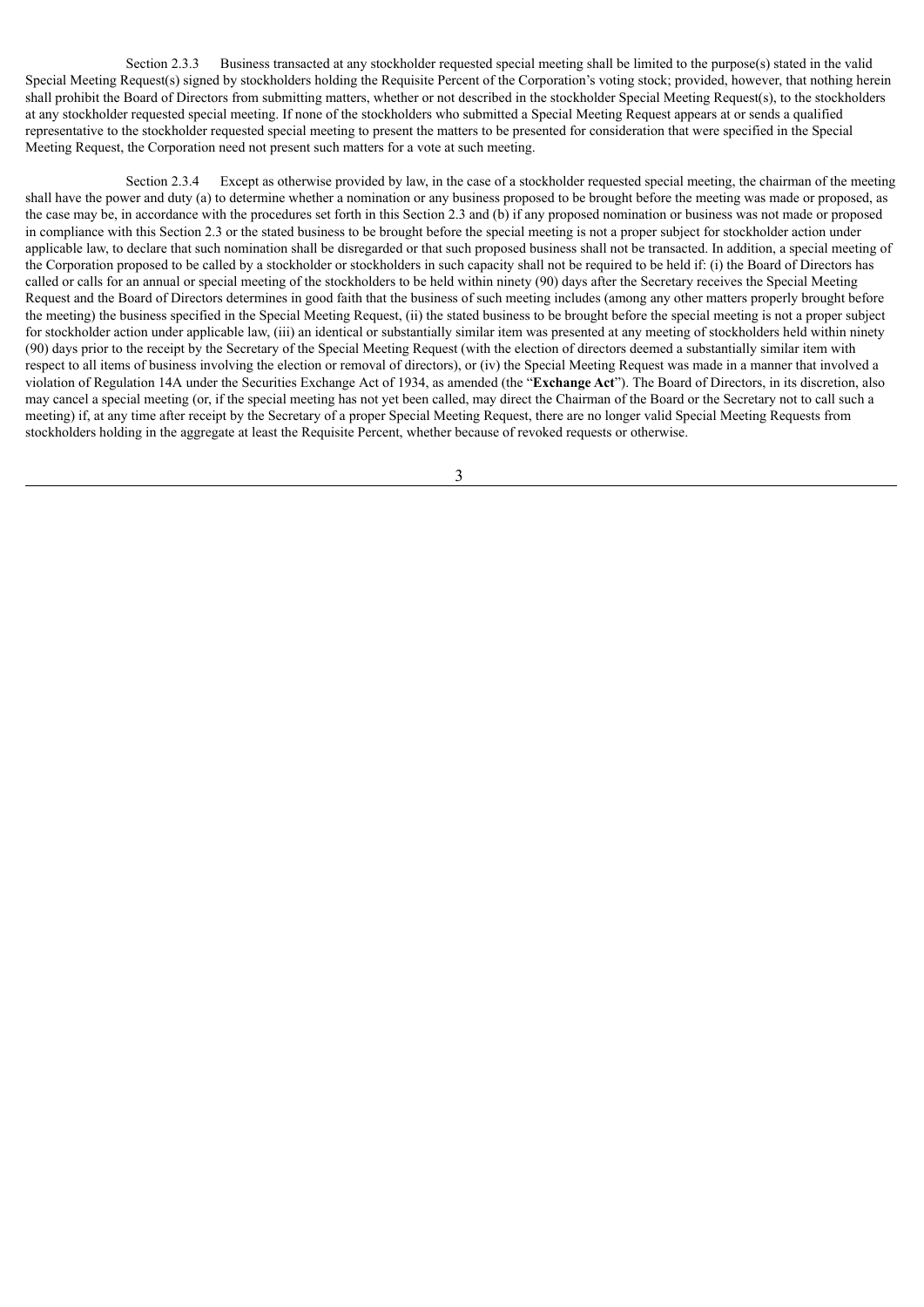SECTION 2.4. Notice of Meeting. Written notice of the annual and each special meeting of stockholders of the Corporation, stating the time, place and purpose or purposes thereof, and the means of remote communications, if any, by which stockholders or proxy holders may be deemed to be present in person and able to vote at such meeting, shall be given to each stockholder entitled to vote thereat, not less than ten (10) nor more than sixty (60) days before the meeting and shall be signed by the Chairman of the Board, the President or the Secretary. The Board of Directors may postpone a special meeting in its sole discretion in any manner it deems reasonable.

# SECTION 2.5. Business Conducted at Meetings.

Section 2.5.1 (a) At any meeting of the stockholders, only such business shall be conducted as shall have been properly brought before the meeting. To be properly brought before a meeting, business must be:

(i) specified in the notice of meeting (or any supplement thereto provided within the notice period specified in Section 2.4) given by or at the direction of the Chairman of the Board, the President or the Board of Directors;

(ii) otherwise properly brought before the meeting by or at the direction of the Board of Directors; or

(iii) otherwise properly brought before the meeting by any stockholder of the Corporation (subject to Section 2.3 and 2.5.1(b) of these Bylaws) who (A) is a stockholder of record on the date of the giving of the notice provided for in this Section 2.5 and on the record date for the determination of stockholders entitled to notice of and to vote at the meeting and (B) complies with the advance notice procedures set forth in this Section 2.5.

(b) Except for proposals properly made in accordance with Rule 14a-8 under the Exchange Act, and included in the Corporation's notice of meeting, the foregoing clause 2.5.1(a)(iii) shall be the exclusive means for a stockholder to propose business to be brought before an annual or special meeting of stockholders, provided that in the case of a special meeting of stockholders, the item of business is presented by the requisite number of stockholders of the Corporation in accordance with Section 2.3 of these Bylaws. Stockholders seeking to nominate persons for election to the Board of Directors must comply with Section 2.6.2 hereof, and this Section 2.5.1 shall not be applicable to director nominations.

Section 2.5.2 To be timely, a stockholder's notice of a proposal to be included at an annual meeting must be delivered to or mailed and received at the principal executive offices of the Corporation not less than ninety (90) days nor more than one hundred twenty (120) days prior to the anniversary of the preceding year's annual meeting of stockholders; provided, however*,* that if the date of the annual meeting is advanced more than thirty (30) days prior to or delayed by more than sixty (60) days after the anniversary of the preceding year's annual meeting, to be timely, notice by the stockholder must be so received not later than the close of business on the tenth (10th) day following the day on which public disclosure of the date of the annual meeting is first given or made (which shall include the making of any and all filings of the Corporation made on the EDGAR system of the U.S. Securities and Exchange Commission ("**SEC**") or any similar public database maintained by the SEC, whichever first occurs). In the case of a special meeting of stockholders, notice must be provided not later than the close of business on the tenth (10th) day following the day on which public disclosure of the date of the special meeting is first given or made.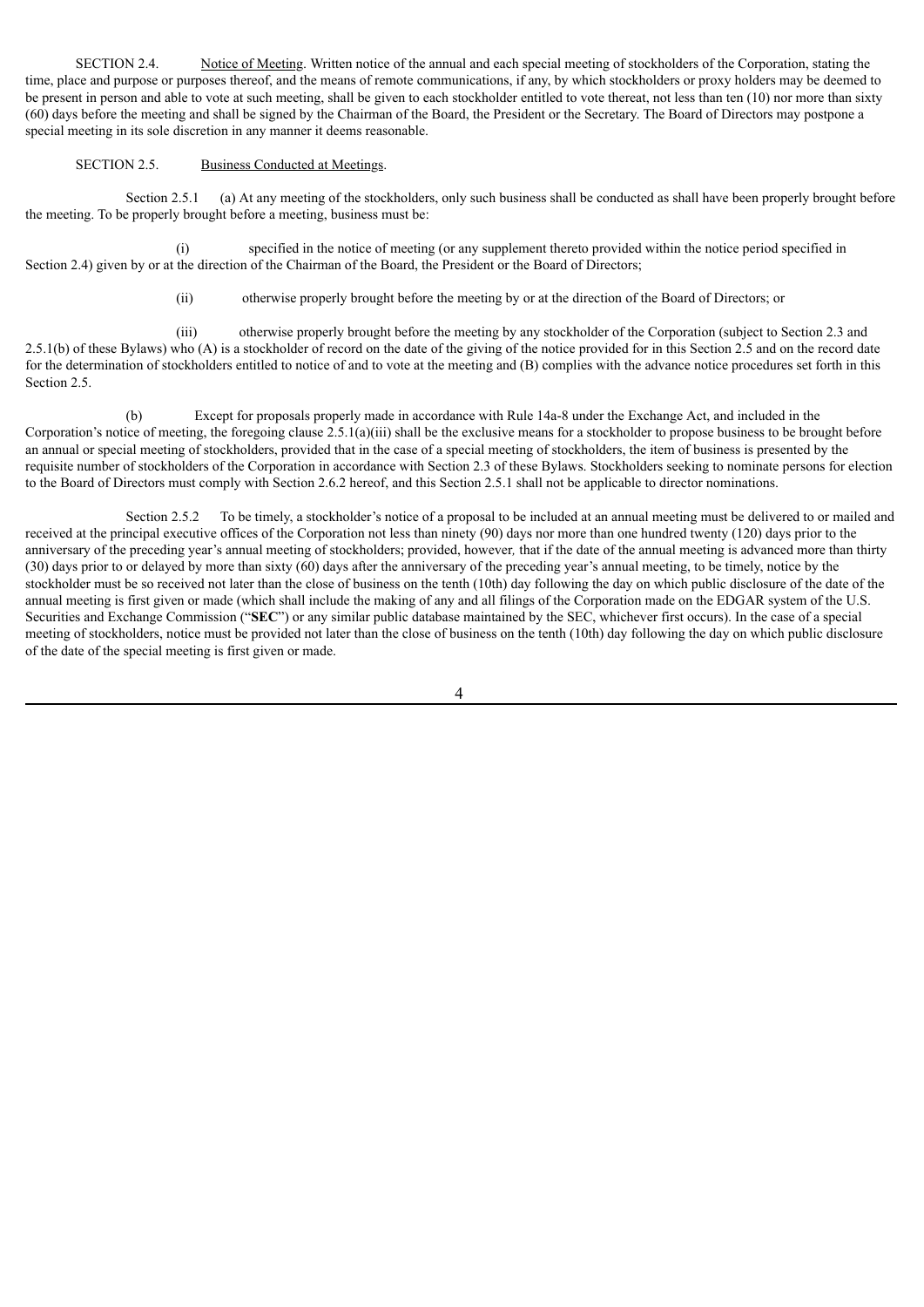Section 2.5.3 For all business other than director nominations, a record stockholders' notice to the Secretary shall set forth in writing as to each matter the stockholder(s) propose to bring before the meeting: (a) a detailed description of the business desired to be brought before the meeting and the reasons for proposing such business, including the complete text of any resolutions, bylaws or certificate of incorporation amendments proposed for consideration, (b) the name and address, as they appear on the Corporation's books, of the stockholders proposing such business, (c) the class and number of shares of capital stock of the Corporation which are owned of record and beneficially by the stockholders and each of their affiliates (within the meaning of Rule 144 promulgated under the Securities Act of 1933, as amended (the "**Securities Act**"), or any successor rule thereto ("**Rule 144**")), including any shares of the Corporation owned or controlled via derivatives, synthetic securities, hedged positions and other economic and voting mechanisms, (d) any material interest of the stockholders in such proposed business and any agreements or understandings to which such stockholders are a party which relate in any way, directly or indirectly, to the proposed business to be conducted, including a description of all arrangements or understandings between such stockholder and any other person or persons (including their names), (e) a representation as to whether or not such stockholder intends to solicit proxies; (f) a representation as to whether or not such stockholder intends to appear in person or by proxy at the applicable meeting, (g) any pending or threatened litigation in which such stockholder is a party or material participant involving the Corporation or any of its officers or directors, or any affiliate of the Corporation, and (h) any other information relating to such stockholder and beneficial owner, if any, on whose behalf the proposal is being made, required to be disclosed in a proxy statement or other filings required to be made in connection with solicitations of proxies for the proposal and pursuant to and in accordance with Section 14(a) of the Exchange Act and the rules and regulations promulgated thereunder.

Section 2.5.4 Notwithstanding anything in these Bylaws to the contrary, no business shall be conducted at a meeting except in accordance with the procedures set forth in this Section 2.5, and the Board of Directors shall be under no obligation to consider any stockholder proposals that do not comply with this Section 2.5. The chairman of the meeting shall, in his or her sole discretion, determine and declare to the meeting whether or not any business was properly brought before the meeting. Any such business not properly brought before the meeting shall not be transacted. If and to the extent that shares of the Corporation's capital stock are registered under or the Corporation is otherwise subject to the reporting requirements of the Exchange Act, nothing in this Section 2.5 shall affect the right of a stockholder to request inclusion of a proposal in the Corporation's proxy statement to the extent that such right is provided by an applicable rule of the SEC. Notwithstanding the foregoing, (a) the advance notice provisions of these Bylaws shall apply to all stockholder proposals regardless of whether such proposal is sought to be included in the Corporation's proxy statement or in a separate proxy statement, and (b) the obligations to further update and supplement any stockholder notice pursuant to Section 2.6.4 shall apply to any stockholder that provides a notice to the Secretary and/or the Corporation pursuant to this Section 2.5 as if such stockholder were a Proposing Stockholder (as defined below).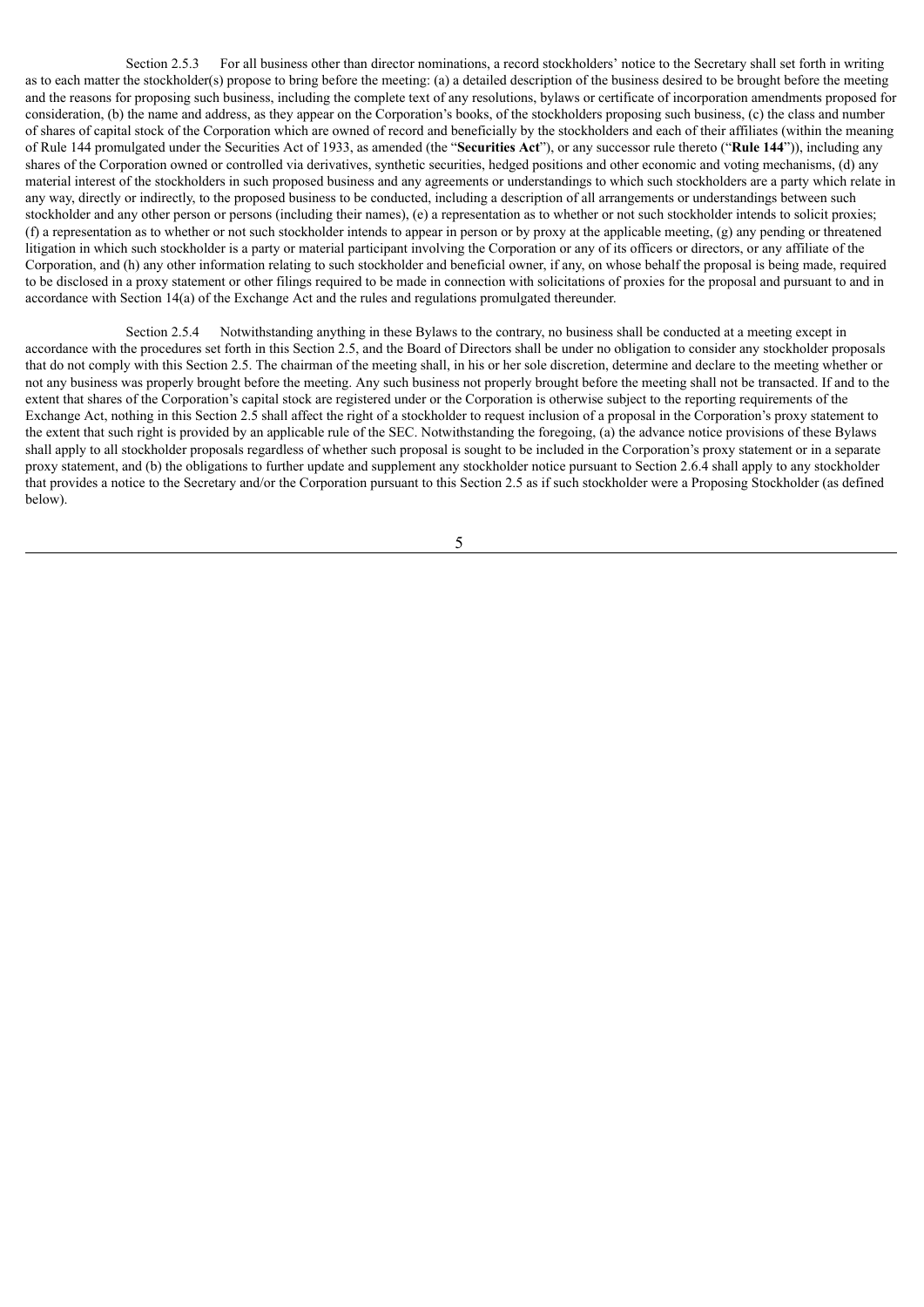SECTION 2.6. Nomination of Directors. Subject to Section 2.7, nomination of candidates for election as directors of the Corporation at any meeting of stockholders called for the election of directors, in whole or in part (an "**Election Meeting**"), must be made by the Board of Directors or by any stockholder entitled to vote at such Election Meeting, in accordance with the following procedures.

Section 2.6.1 Nominations made by the Board of Directors shall be made at a meeting of the Board of Directors or by written consent of the directors in lieu of a meeting prior to the date of the Election Meeting. At the request of the Secretary, and if and to the extent that shares of the Corporation's capital stock are registered under or the Corporation is otherwise subject to the reporting requirements of the Exchange Act, each proposed nominee nominated by the Board of Directors shall provide the Corporation with such information concerning himself or herself as is required, under the rules of the SEC and any applicable securities exchange, to be included in the Corporation's proxy statement soliciting proxies for his or her election as a director.

Section 2.6.2 A stockholder intending to nominate one or more candidates for election as directors must deliver a notice to the Secretary in accordance with the time periods prescribed for delivery of a stockholder's notice under Section 2.5.2 for such nomination to be properly brought before the meeting. Such notice shall set forth: (a) as to each person whom the stockholder proposes to nominate for election as a director (i) the name, age, business address, and residence address of each nominee proposed in such notice, (ii) the principal occupation or employment of each such nominee, (iii) the class and number of shares of capital stock of the Corporation which are owned of record and beneficially by each such nominee (if any), and (iv) such other information concerning each such nominee as would be required to be disclosed in a proxy statement soliciting proxies for the election of such nominee as a director in an election contest (even if an election contest is not involved) or that is otherwise required to be disclosed, under Section 14(a) of the Exchange Act and the rules and regulations promulgated thereunder; and (b) as to the stockholder giving the notice (the "**Proposing Stockholder**") (i) the name and address of the Proposing Stockholder as they appear on the Corporation's books and of the beneficial owner, if any, on whose behalf the nomination is being made, (ii) the class and number of shares of capital stock of the Corporation which are owned of record and beneficially by the Proposing Stockholder and owned of record and beneficially by the beneficial owner, if any, on whose behalf the nomination is being made, as of the date of the Proposing Stockholder's notice, (iii) a description of any agreement, arrangement, or understanding with respect to such nomination between or among the Proposing Stockholder or the beneficial owner, if any, on whose behalf the nomination is being made and any of their affiliates or associates, and any others (including their names) acting in concert with any of the foregoing, (iv) a description of any agreement, arrangement, or understanding (including any derivative or short positions, profit interests, options, hedging transactions, and borrowed or loaned shares) that has been entered into as of the date of the Proposing Stockholder's notice by, or on behalf of, the Proposing Stockholder or the beneficial owner, if any, on whose behalf the nomination is being made and any of their affiliates or associates, the effect or intent of which is to mitigate loss to, manage risk or benefit of share price changes for, or increase or decrease the voting power of such person or any of their affiliates or associates with respect to shares of capital stock of the Corporation, (v) a representation that the Proposing Stockholder is a holder of record of shares of capital stock of the Corporation entitled to vote at the meeting and intends to appear in person or by proxy at the meeting to nominate the person or persons specified in the notice, and (vi) a representation as to whether the Proposing Stockholder intends to deliver a proxy statement and/or form of proxy to holders of at least the percentage of the Corporation's outstanding capital stock required to approve the nomination and/or otherwise to solicit proxies from stockholders in support of the nomination. Such notice also shall include a signed consent of each such nominee to serve as a director of the Corporation, if elected, and a Questionnaire (as defined below) signed and completed by each such nominee and a written representation and agreement signed by each such nominee as required pursuant to Section 2.6.3 of these Bylaws.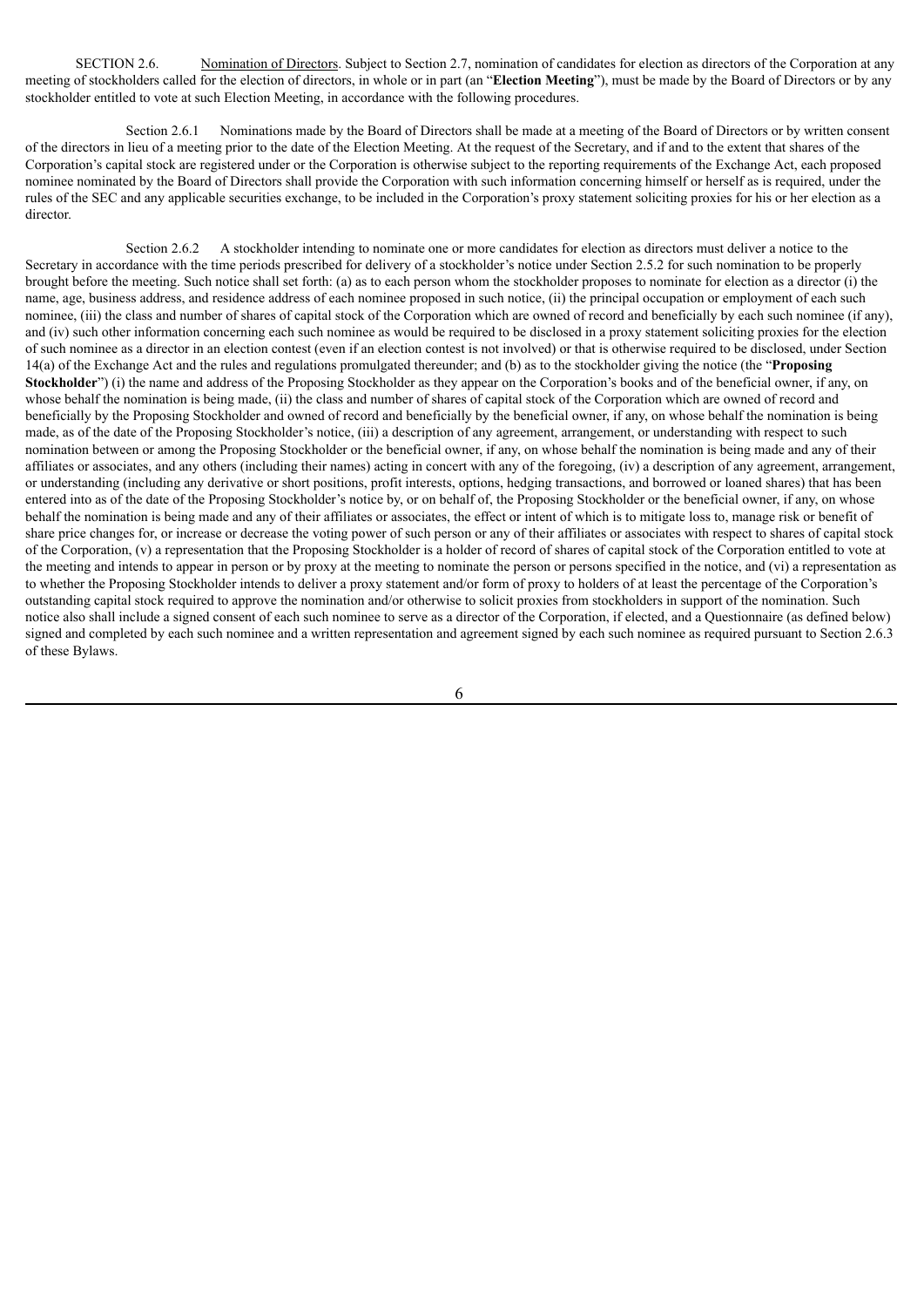Section 2.6.3 To be eligible to be a director nominee nominated by a stockholder or stockholders for election or reelection as a director of the Corporation, such nominee must deliver (in accordance with the time periods prescribed for delivery of notice under Section 2.5.2) to the Secretary at the principal executive offices of the Corporation a written questionnaire with respect to the background and qualification of such proposed nominee (which questionnaire shall be provided by the Secretary upon written request) (the "**Questionnaire**") and a written representation and agreement that such person: (a) will abide by the requirements of these Bylaws and the Certificate of Incorporation as in effect at the time of their nomination and as validly amended, (b) is not and will not become a party to any agreement, arrangement, or understanding with, and has not given any commitment or assurance to, any person or entity as to how such person, if elected as a director of the Corporation, will act or vote on any issue or question (a "**Voting Commitment**") that has not been disclosed to the Corporation or any Voting Commitment that could limit or interfere with such person's ability to comply, if elected as a director of the Corporation, with such person's fiduciary duties under applicable law, (c) is not and will not become a party to any agreement, arrangement, or understanding with any person or entity other than the Corporation with respect to any direct or indirect compensation, reimbursement, or indemnification ("**Compensation Arrangement**") that has not been disclosed to the Corporation in connection with such person's nomination for director or service as a director, and (d) in such person's individual capacity and on behalf of any person or entity on whose behalf the nomination is being made, would be in compliance, if elected as a director of the Corporation, and will comply with all applicable publicly disclosed corporate governance, conflict of interest, confidentiality and stock ownership and trading policies and guidelines of the Corporation. If, prior to the Election Meeting, there is a change in any information set forth on the Questionnaire, then such director candidate shall promptly notify the Secretary by submitting a revised Questionnaire.

Section 2.6.4 A Proposing Stockholder shall further update and supplement such notice so that the information provided or required to be provided in such notice pursuant to this Section 2.6 shall be true and correct as of the record date for determining the stockholders entitled to notice of the meeting and as of the date that is ten (10) business days prior to the meeting or any adjournment or postponement thereof, and such update and supplement shall be delivered to the Secretary at the principal executive offices of the Corporation (x) in the case of the update and supplement required to be made as of such record date, not later than five (5) business days after such record date and (y) in the case of the update and supplement required to be made as of ten (10) business days prior to the meeting or any adjournment or postponement thereof, as applicable, not later than eight (8) business days prior to the date for the meeting or any adjournment or postponement thereof (or if not practicable, on the first practicable date prior to the date for the meeting or such adjournment or postponement thereof). In addition, at the request of the Board of Directors, a proposed nominee shall furnish to the Secretary within five (5) days after receipt of such request such information as may reasonably be required by the Corporation to determine the eligibility of such proposed nominee to serve as an independent director of the Corporation or that could be material to a reasonable stockholder's understanding of the independence, or lack thereof, of such nominee, and if such information is not furnished within such time period, the notice of such proposed nominee's nomination shall not be considered to have been timely given for purposes of this Section 2.6.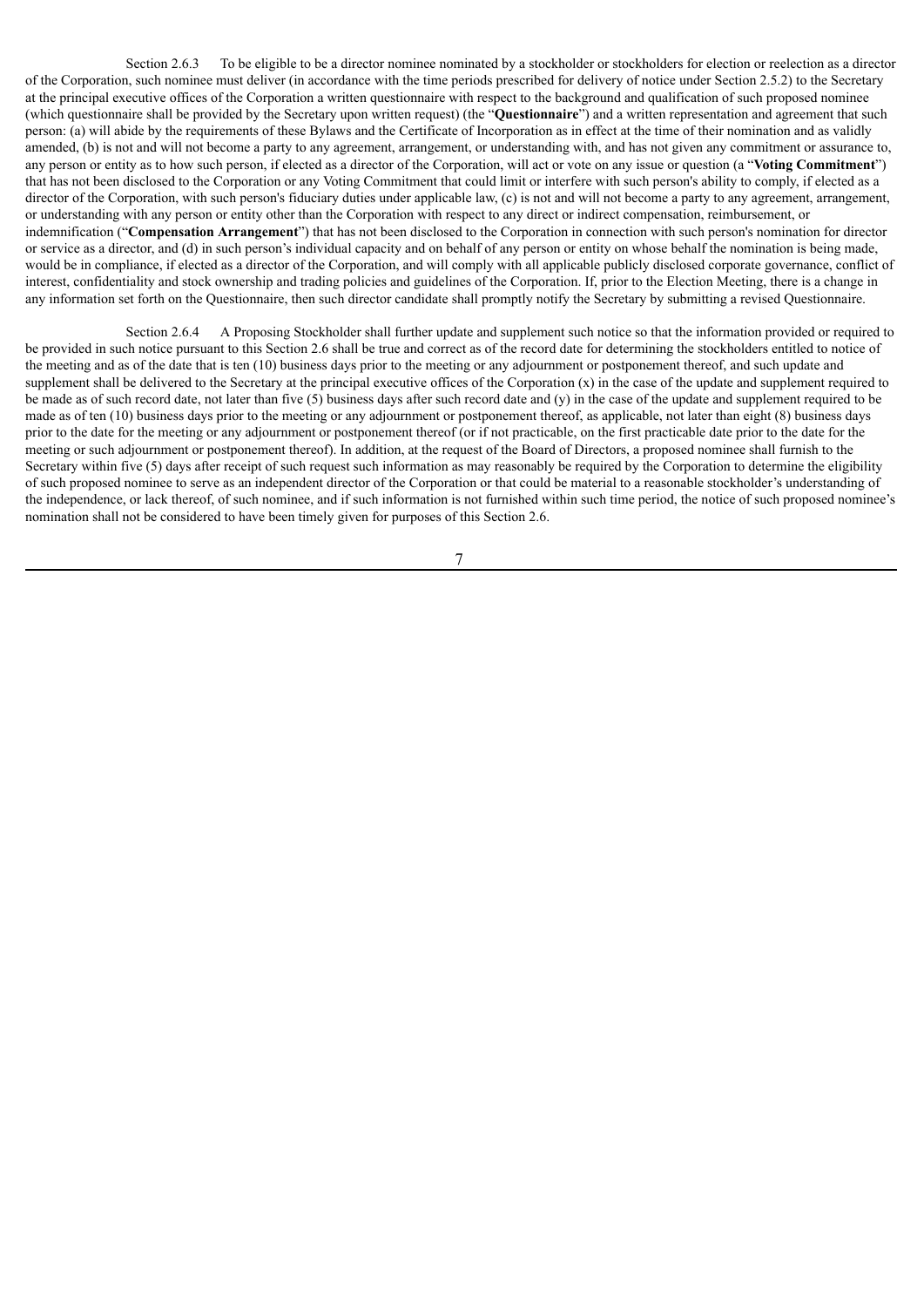Section 2.6.5 In the event that a person is validly designated by the Board of Directors as a nominee in accordance with this Section 2.6 and shall thereafter become unable or unwilling to stand for election to the Board of Directors, the Board of Directors may designate a substitute nominee who meets all applicable standards under these Bylaws.

Section 2.6.6 If the chairman of the Election Meeting determines that a nomination was not made in accordance with the foregoing procedures, such nomination shall be void.

#### SECTION 2.7. Nomination of Directors Through Proxy Access.

Section 2.7.1 Subject to the provisions of this Section 2.7, the Corporation shall include in its proxy statement (including its form of proxy and ballot) for an annual meeting of stockholders the name of any stockholder nominee for election to the Board of Directors submitted pursuant to this Section 2.7 (each, a "**Proxy Access Stockholder Nominee**"); provided that:

(a) timely written notice of such Proxy Access Stockholder Nominee satisfying this Section 2.7 ("**Proxy Access Notice**") is delivered to the Corporation by or on behalf of a stockholder or stockholders that, at the time the Proxy Access Notice is delivered, satisfy the ownership and other requirements of this Section 2.7 (such stockholder or stockholders, and any person on whose behalf they are acting, the "**Eligible Stockholder**");

(b) the Eligible Stockholder expressly elects in writing at the time of providing the Proxy Access Notice to have its Proxy Access Stockholder Nominee included in the Corporation's proxy statement pursuant to this Section 2.7; and

(c) the Eligible Stockholder and the Proxy Access Stockholder Nominee otherwise satisfy the requirements of this Section 2.7.

Section 2.7.2 To be timely, the Proxy Access Notice must be delivered to the Secretary at the principal executive offices of the Corporation, not later than one hundred twenty (120) days nor more than one hundred fifty (150) days prior to the first anniversary of the date that the Corporation's definitive proxy statement was first sent to stockholders in connection with the preceding year's annual meeting of stockholders; provided, however, that in the event that the date of the annual meeting is advanced by more than thirty (30) days or delayed by more than sixty (60) days from the anniversary of the preceding year's annual meeting, or if no annual meeting was held in the preceding year, the Proxy Access Notice must be so delivered not earlier than the close of business on the one hundred fiftieth (150th) day prior to such annual meeting and not later than the close of business on the later of: (i) the one hundred twentieth (120th) day prior to such annual meeting; or (ii) the tenth (10th) day following the day on which public disclosure of the date of such annual meeting is first made by the Corporation. In no event shall the public announcement of an adjournment or postponement of an annual meeting commence a new time period (or extend any time period) for the giving of the Proxy Access Notice.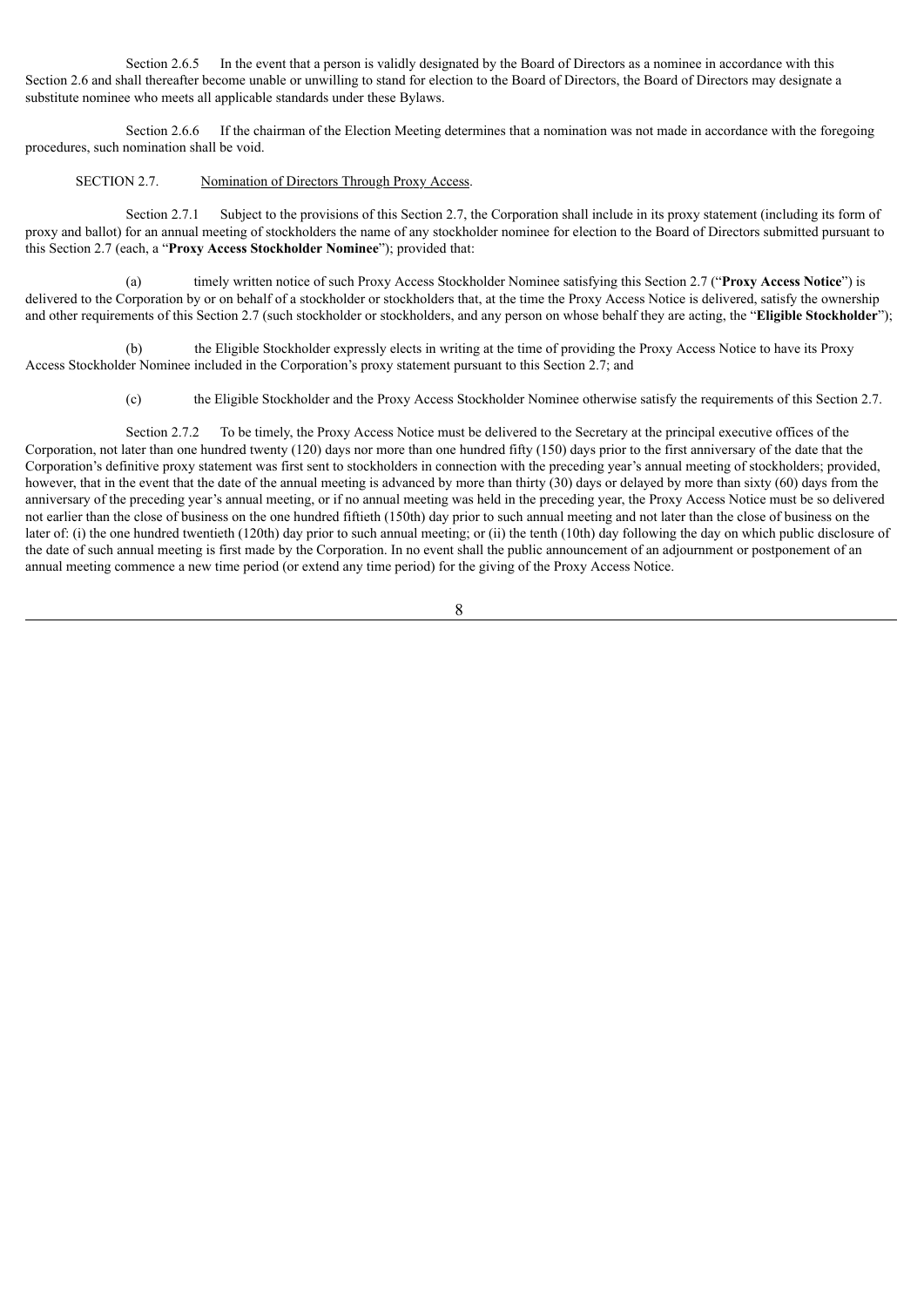Section 2.7.3 In addition to including the name of the Proxy Access Stockholder Nominee in the Corporation's proxy statement for the annual meeting, the Corporation shall also include (collectively, the "**Required Information**"):

(a) the information concerning the Proxy Access Stockholder Nominee and the Eligible Stockholder that is required to be disclosed in the Corporation's proxy statement pursuant to the Exchange Act, and the rules and regulations promulgated thereunder; and

If the Eligible Stockholder so elects, a written statement of the Eligible Stockholder (or in the case of a group, a written statement of the group), not to exceed five hundred (500) words, in support of its Proxy Access Stockholder Nominee, which must be provided at the same time as the Proxy Access Notice for inclusion in the Corporation's proxy statement for the annual meeting (a "**Statement"**).

Notwithstanding anything to the contrary contained in this Section 2.7, the Corporation may omit from its proxy materials any information or Statement that it, in good faith, believes is untrue in any material respect (or omits a material fact necessary in order to make the statements made, in light of the circumstances under which they are made, not misleading) or would violate any applicable law, rule, regulation, or listing standard. Additionally, nothing in this Section 2.7 shall limit the Corporation's ability to solicit against and include in its proxy statement its own statements relating to any Proxy Access Stockholder Nominee.

Section 2.7.4 The number of Proxy Access Stockholder Nominees (including Proxy Access Stockholder Nominees that were submitted by an Eligible Stockholder for inclusion in the Corporation's proxy statement pursuant to this Section 2.7 but either are subsequently withdrawn or that the Board of Directors decides to nominate (a "**Board Nominee**")) appearing in the Corporation's proxy statement with respect to a meeting of stockholders shall not exceed 20% of the number of directors in office as of the last day on which notice of a nomination may be delivered pursuant to this Section 2.7 (the "**Final Proxy Access Nomination Date**") or, if such amount is not a whole number, the closest whole number below 20% (the "**Permitted Number**"); provided, however, that:

(a) in the event that one or more vacancies for any reason occurs on the Board of Directors at any time after the Final Proxy Access Nomination Date and before the date of the applicable annual meeting of stockholders and the Board of Directors resolves to reduce the size of the Board of Directors in connection therewith, the Permitted Number shall be calculated based on the number of directors in office as so reduced;

any Proxy Access Stockholder Nominee who is included in the Corporation's proxy statement for a particular meeting of stockholders but either: (i) withdraws from or becomes ineligible or unavailable for election at the meeting, or (ii) does not receive a number of votes cast in favor of his or her election at least equal to 25% of the shares present in person or represented by proxy at the annual meeting and entitled to vote on the Proxy Access Stockholder Nominee's election, shall be ineligible to be included in the Corporation's proxy statement as a Proxy Access Stockholder Nominee pursuant to this Section 2.7 for the next two (2) annual meetings of stockholders following the meeting for which the Proxy Access Stockholder Nominee has been nominated for election; and

 $\overline{Q}$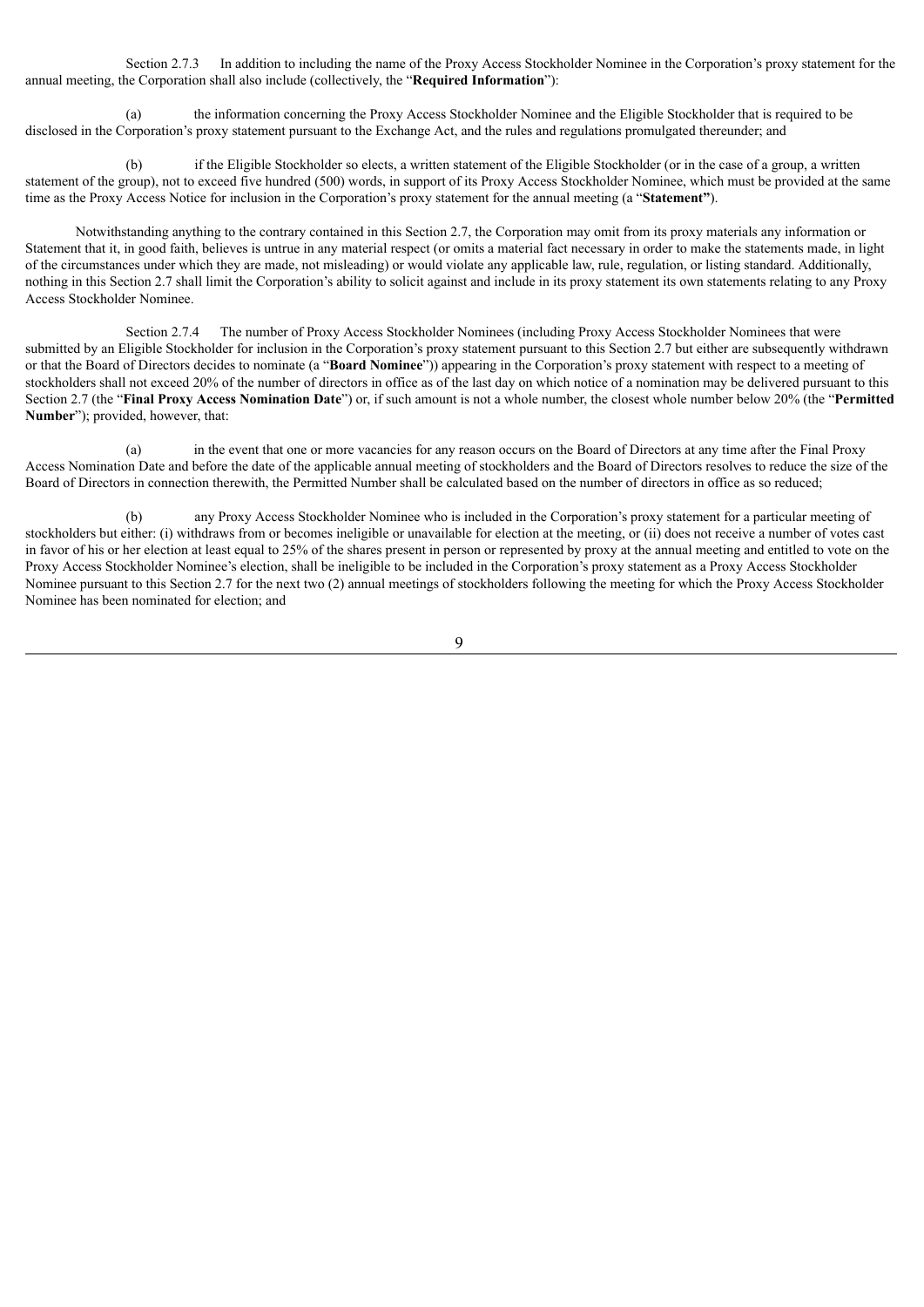(c) any director in office as of the nomination deadline who was included in the Corporation's proxy statement as a Proxy Access Stockholder Nominee for any of the two (2) preceding annual meetings and whom the Board of Directors decides to nominate for election to the Board of Directors also will be counted against the Permitted Number.

In the event that the number of Proxy Access Stockholder Nominees submitted by Eligible Stockholders pursuant to this Section 2.7 exceeds the Permitted Number, each Eligible Stockholder shall select one Proxy Access Stockholder Nominee for inclusion in the Corporation's proxy statement until the Permitted Number is reached, going in order of the amount (from greatest to least) of voting power of the Corporation's capital stock entitled to vote on the election of directors as disclosed in the Proxy Access Notice. If the Permitted Number is not reached after each Eligible Stockholder has selected one Proxy Access Stockholder Nominee, this selection process shall continue as many times as necessary, following the same order each time, until the Permitted Number is reached.

Section 2.7.5 An Eligible Stockholder must have owned (as defined below) continuously for at least three (3) years a number of shares that represents 3% or more of the outstanding shares of capital stock of the Corporation entitled to vote in the election of directors (the "**Required Shares**") as of both the date the Proxy Access Notice is delivered to or received by the Corporation in accordance with this Section 2.7 and the record date for determining stockholders entitled to vote at the meeting. For purposes of satisfying the ownership requirement under this Section 2.7, the voting power represented by the shares of the Corporation's capital stock owned by one or more stockholders, or by the person or persons who own shares of the Corporation's capital stock and on whose behalf any stockholder is acting, may be aggregated, provided that:

(a) the number of stockholders and other persons whose ownership of shares is aggregated for such purpose shall not exceed twenty (20); and

(b) each stockholder or other person whose shares are aggregated shall have held such shares continuously for at least three (3)

### years.

Whenever an Eligible Stockholder consists of a group of stockholders and/or other persons, any and all requirements and obligations for an Eligible Stockholder set forth in this Section 2.7 must be satisfied by and as to each such stockholder or other person, except that shares may be aggregated to meet the Required Shares as provided in this Section 2.7.5. With respect to any one particular annual meeting, no stockholder or other person may be a member of more than one group of persons constituting an Eligible Stockholder under this Section 2.7.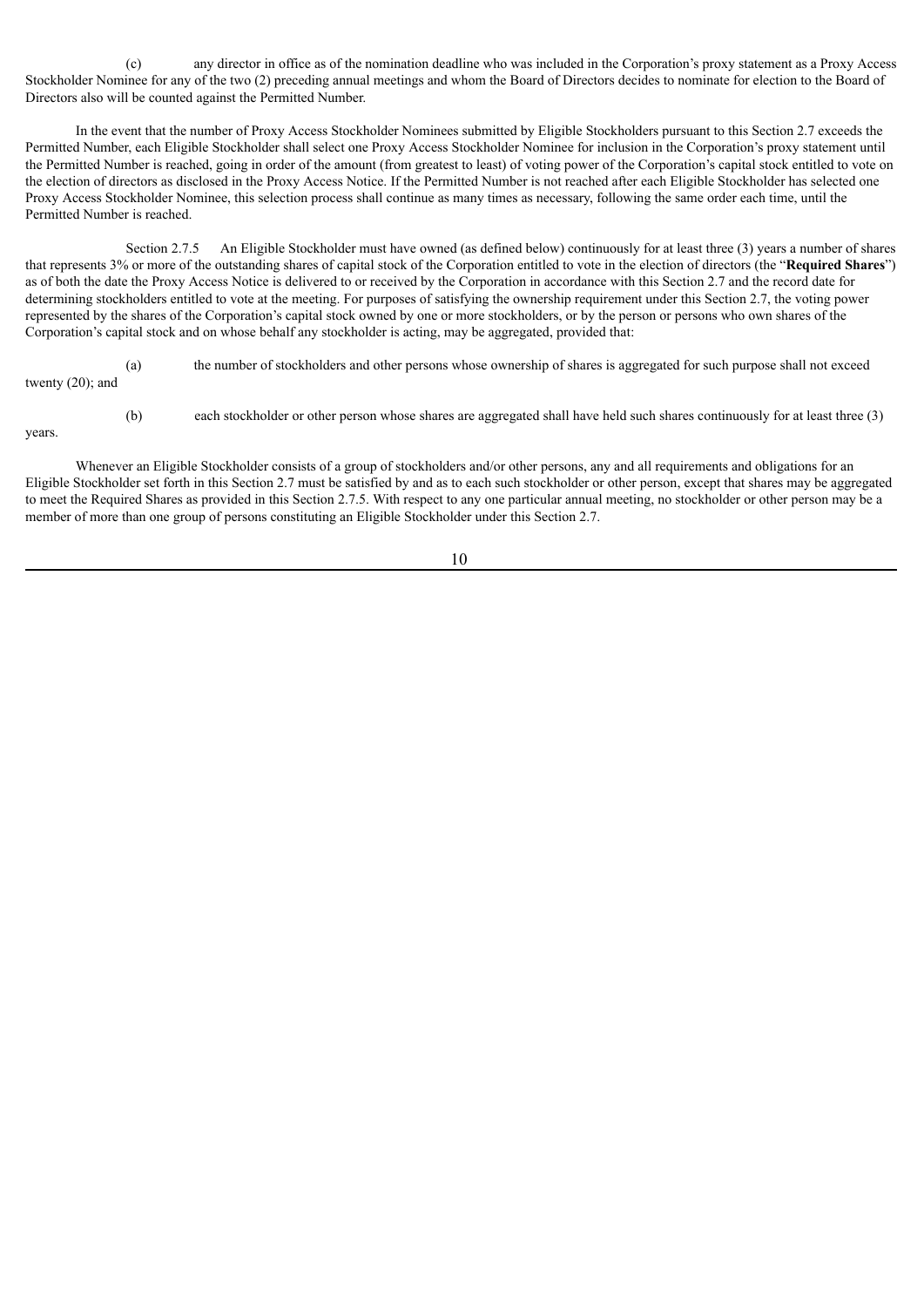Section 2.7.6 A group of two (2) or more funds shall be treated as one (1) stockholder or person for this Section 2.7 provided that the other terms and conditions in this Section 2.7 are met and the funds are:

(a) under common management and investment control;

(b) under common management and funded primarily by the same employer (or by a group of related employers that are under common control); or

(c) a "group of investment companies," as such term is defined in Section  $12(d)(1)(G)(ii)$  of the Investment Company Act of 1940, as amended.

Section 2.7.7 For purposes of this Section 2.7, an Eligible Stockholder shall be deemed to "own" only those outstanding shares of the Corporation's capital stock as to which the person possesses both:

(a) the full voting and investment rights pertaining to the shares; and

(b) the full economic interest in (including the opportunity for profit and risk of loss on) such shares; provided that the number of shares calculated in accordance with clauses (a) and (b) shall not include any shares:

(i) sold by such person or any of its affiliates in any transaction that has not been settled or closed,

(ii) borrowed by such person or any of its affiliates for any purposes or purchased by such person or any of its affiliates pursuant to an agreement to resell, or

(iii) subject to any option, warrant, forward contract, swap, contract of sale, other derivative, or similar agreement entered into by such person or any of its affiliates, whether any such instrument or agreement is to be settled with shares or with cash based on the notional amount or value of outstanding shares of the Corporation's capital stock, in any such case which instrument or agreement has, or is intended to have, the purpose or effect of: (A) reducing in any manner, to any extent or at any time in the future, such person's or affiliates' full right to vote or direct the voting of any such shares; and/or (B) hedging, offsetting, or altering to any degree gain or loss arising from the full economic ownership of such shares by such person or affiliate.

An Eligible Stockholder "owns" shares held in the name of a nominee or other intermediary so long as the Eligible Stockholder retains the right to instruct how the shares are voted with respect to the election of directors and possesses the full economic interest in the shares. An Eligible Stockholder's ownership of shares shall be deemed to continue during any period in which the Eligible Stockholder has delegated any voting power by means of a proxy, power of attorney, or other instrument or arrangement that is revocable at any time by the person. An Eligible Stockholder's ownership of shares shall be deemed to continue during any period in which the Eligible Stockholder has loaned such shares, provided that the Eligible Stockholder has the power to recall such loaned shares on three (3) business days' notice and recalls such loaned shares not more than three business days after being notified that any of its Proxy Access Stockholder Nominees will be included in the Corporation's proxy statement. The terms "**owned**," "**owning**," and other variations of the word "**own**" shall have correlative meanings. For purposes of this Section 2.7, the term "**affiliate**" shall have the meaning ascribed thereto in the regulations promulgated under the Exchange Act.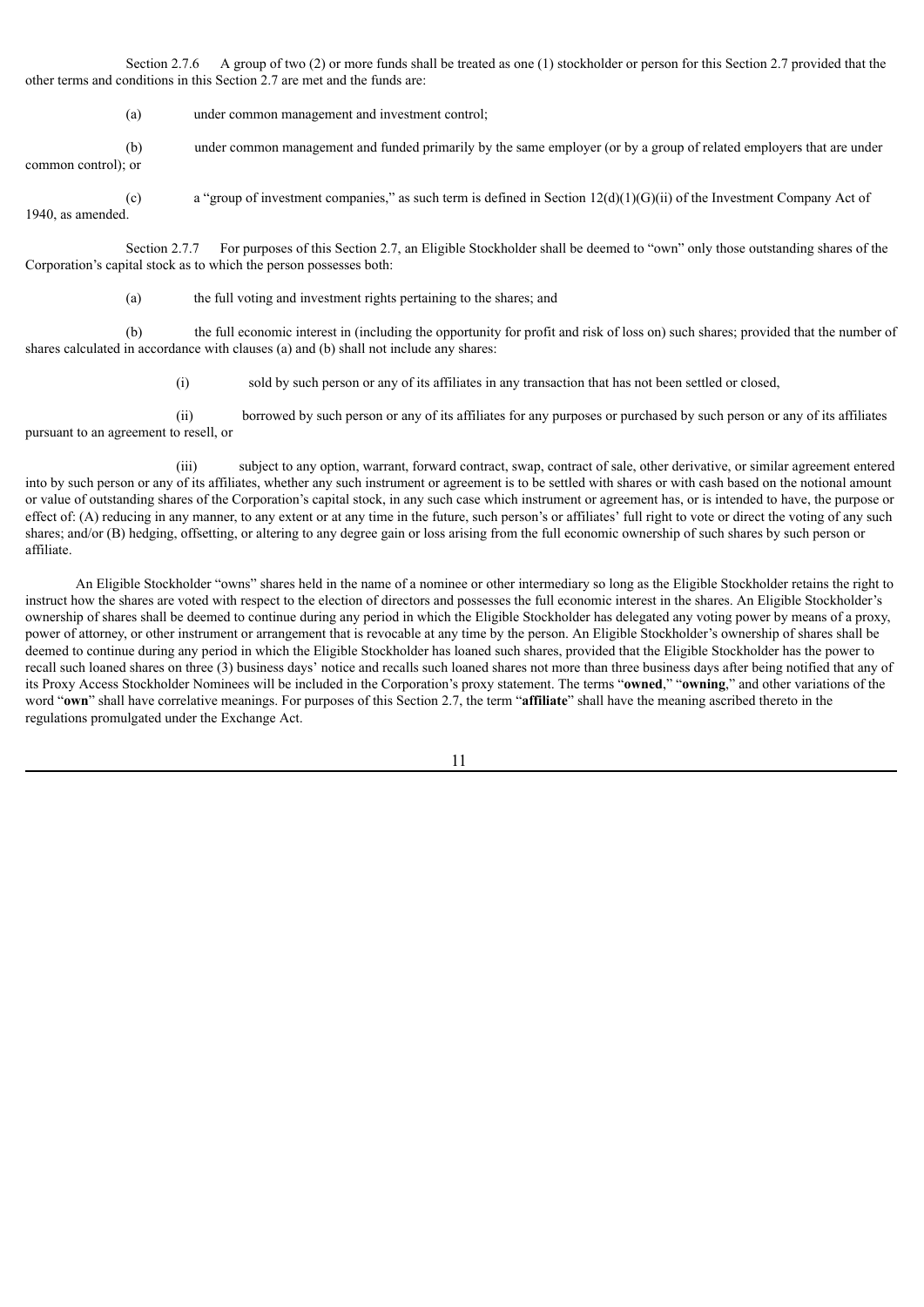Section 2.7.8 An Eligible Stockholder must provide with its Proxy Access Notice the following information in writing to the Secretary:

(a) one (1) or more written statements from the record holder of the shares (and from each intermediary through which the shares are or have been held during the requisite three (3) year holding period) verifying that, as of a date within seven (7) calendar days prior to the date the Proxy Access Notice is delivered to or received by the Corporation, the Eligible Stockholder owns, and has owned continuously for the preceding three (3) years, the Required Shares, and the Eligible Stockholder's agreement to provide:

(i) within five (5) business days after the record date for the meeting, written statements from the record holder and intermediaries verifying the Eligible Stockholder's continuous ownership of the Required Shares through the record date, and

(ii) immediate notice if the Eligible Stockholder ceases to own any of the Required Shares prior to the date of the applicable annual meeting of stockholders;

(b) the Eligible Stockholder's representation and agreement that the Eligible Stockholder (including each member of any group of stockholders that together is an Eligible Stockholder under this Section 2.7):

(i) intends to continue to satisfy the eligibility requirements described in this Section 2.7 through the date of the annual meeting, including a statement that the Eligible Stockholder intends to continue to own the Required Shares for at least one (1) year following the date of the annual meeting,

(ii) acquired the Required Shares in the ordinary course of business and not with the intent to change or influence control of the Corporation, and does not presently have such intent,

(iii) has not nominated and will not nominate for election to the Board of Directors at the meeting any person other than the Proxy Access Stockholder Nominee(s) being nominated pursuant to this Section 2.7,

(iv) has not engaged and will not engage in, and has not and will not be, a "**participant**" in another person's "**solicitation**" within the meaning of Rule 14a-1(l) under the Exchange Act in support of the election of any individual as a director at the meeting other than its Proxy Access Stockholder Nominee(s) or a Board Nominee,

Corporation,

(v) will not distribute to any stockholder any form of proxy for the meeting other than the form distributed by the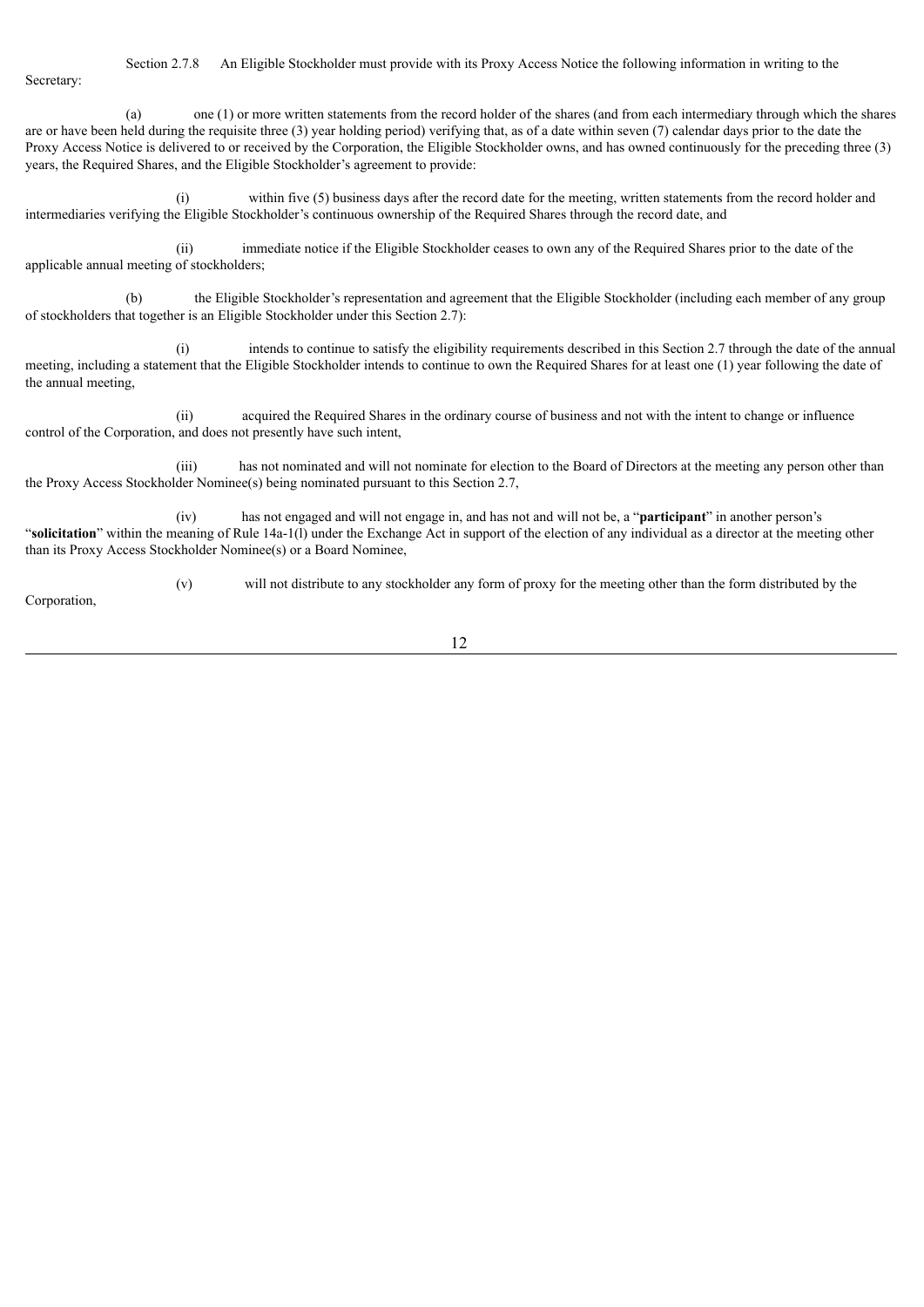(vi) has provided and will provide facts, statements, and other information in all communications with the Corporation and its stockholders that are or will be true and correct in all material respects and do not and will not omit to state a material fact necessary in order to make the statements made, in light of the circumstances under which they were made, not misleading,

(vii) agrees to assume all liability stemming from any legal or regulatory violation arising out of the Eligible Stockholder's communications with the Corporation's stockholders or out of the information that the Eligible Stockholder provides to the Corporation,

(viii) agrees to indemnify and hold harmless the Corporation and each of its directors, officers, and employees individually against any liability, loss, or damages in connection with any threatened or pending action, suit, or proceeding, whether legal, administrative, or investigative, against the Corporation or any of its directors, officers, or employees arising out of any nomination submitted by the Eligible Stockholder pursuant to this Section 2.7,

(ix) will file with the SEC any solicitation or other communication with the Corporation's stockholders relating to the meeting at which the Proxy Access Stockholder Nominee will be nominated, regardless of whether any such filing is required under Section 14 of the Exchange Act and the rules and regulations promulgated thereunder or whether any exemption from filing is available for such solicitation or other communication under Section 14 of the Exchange Act and the rules and regulations promulgated thereunder, and

(x) will comply with all other applicable laws, rules, regulations, and listing standards with respect to any solicitation in connection with the meeting;

(c) the written consent of each Proxy Access Stockholder Nominee to be named in the Corporation's proxy statement, and form of proxy and ballot and, as a nominee and, if elected, to serve as a director;

(d) a copy of the Schedule 14N (or any successor form) that has been filed with the SEC as required by Rule 14a-18 under the Exchange Act;

(e) in the case of a nomination by a group of stockholders that together is an Eligible Stockholder:

(i) documentation satisfactory to the Corporation demonstrating that a group of funds qualifies pursuant to the criteria set forth in Section 2.7.6 to be treated as one stockholder or person for purposes of this Section 2.7, and

(ii) the designation by all group members of one group member that is authorized to act on behalf of all members of the nominating stockholder group with respect to the nomination and matters related thereto, including withdrawal of the nomination; and

(f) if desired, a Statement.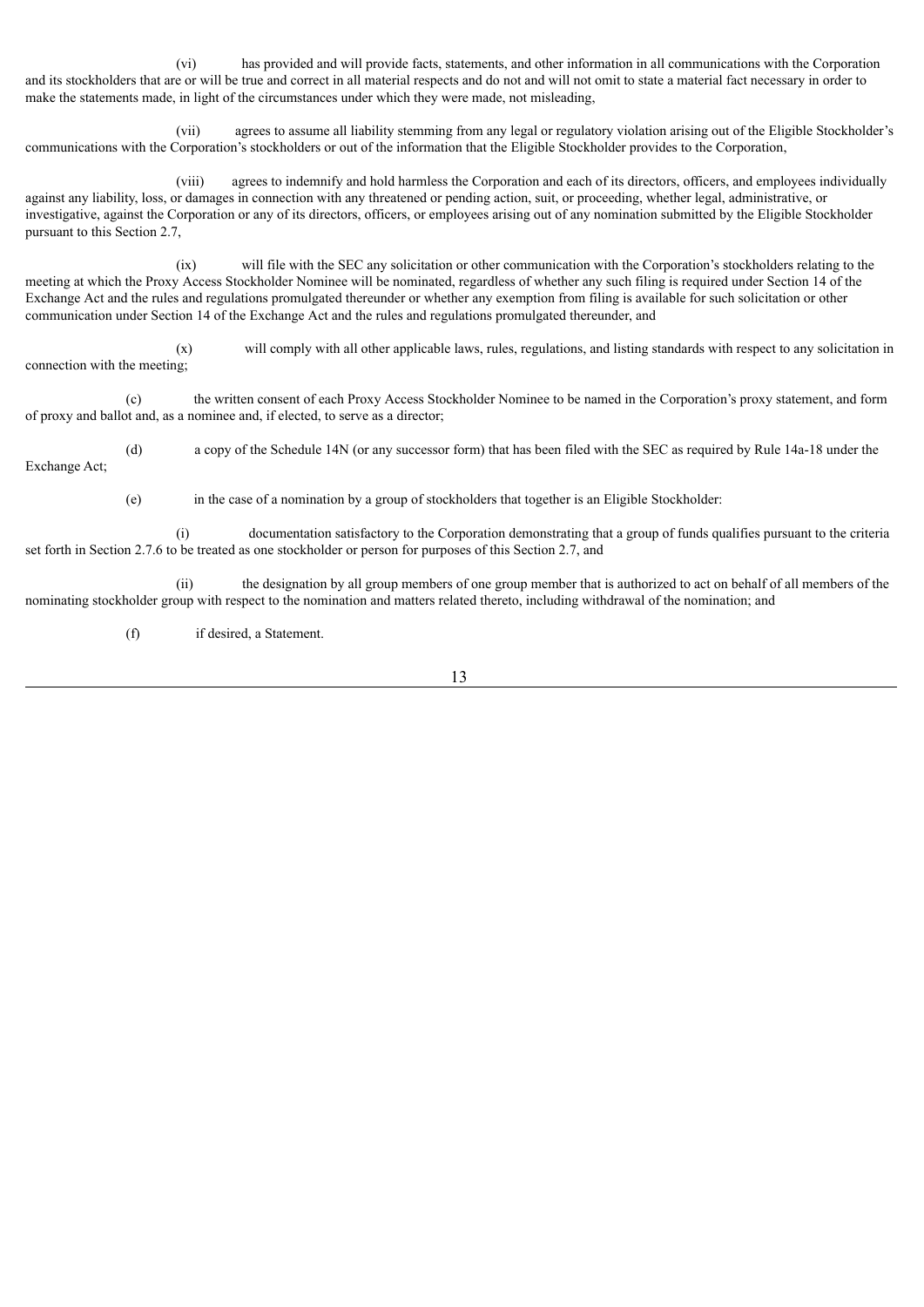Section 2.7.9 Each Proxy Access Stockholder Nominee must:

(a) provide within five (5) business days of the Corporation's request an executed agreement, in a form deemed satisfactory to the Corporation, providing the following representations:

(i) the Proxy Access Stockholder Nominee has read and agrees to adhere to the Corporation's policies or guidelines applicable to directors,

(ii) the Proxy Access Stockholder Nominee is not and will not become a party to: (A) any Voting Commitment that has not been disclosed to the Corporation; or (B) any Voting Commitment that could limit or interfere with such person's ability to comply, if elected as a director of the Corporation, with such person's fiduciary duties under applicable law, and

(iii) the Proxy Access Stockholder Nominee is not and will not become a party to any Compensation Arrangement in connection with such person's nomination for director or service as a director that has not been disclosed to the Corporation;

(b) complete, sign, and submit all questionnaires required of the Corporation's Board of Directors within five (5) business days of receipt of each such questionnaire from the Corporation; and

(c) provide within five (5) business days of the Corporation's request such additional information as the Corporation determines may be necessary to permit the Board of Directors to determine whether such Proxy Access Stockholder Nominee meets the requirements of this Section 2.7 or the Corporation's requirements with regard to director qualifications and policies and guidelines applicable to directors.

Section 2.7.10 In the event that any information or communications provided by the Eligible Stockholder or Proxy Access Stockholder Nominee to the Corporation or its stockholders ceases to be true and correct in any respect or omits a fact necessary to make the statements made, in light of the circumstances under which they were made, not misleading, each Eligible Stockholder or Proxy Access Stockholder Nominee, as the case may be, shall promptly notify the Secretary in writing of any such inaccuracy or omission in such previously provided information and of the information that is required to make such information or communication true and correct. Notwithstanding the foregoing, the provision of any such notification pursuant to the preceding sentence shall not be deemed to cure any defect or limit the Corporation's right to omit a Proxy Access Stockholder Nominee from its proxy materials as provided in this Section 2.7.

Section 2.7.11 The Corporation shall not be required to include pursuant to this Section 2.7 a Proxy Access Stockholder Nominee in its proxy statement (or, if the proxy statement has already been filed, to allow the nomination of a Proxy Access Stockholder Nominee, notwithstanding that proxies in respect of such vote may have been received by the Corporation):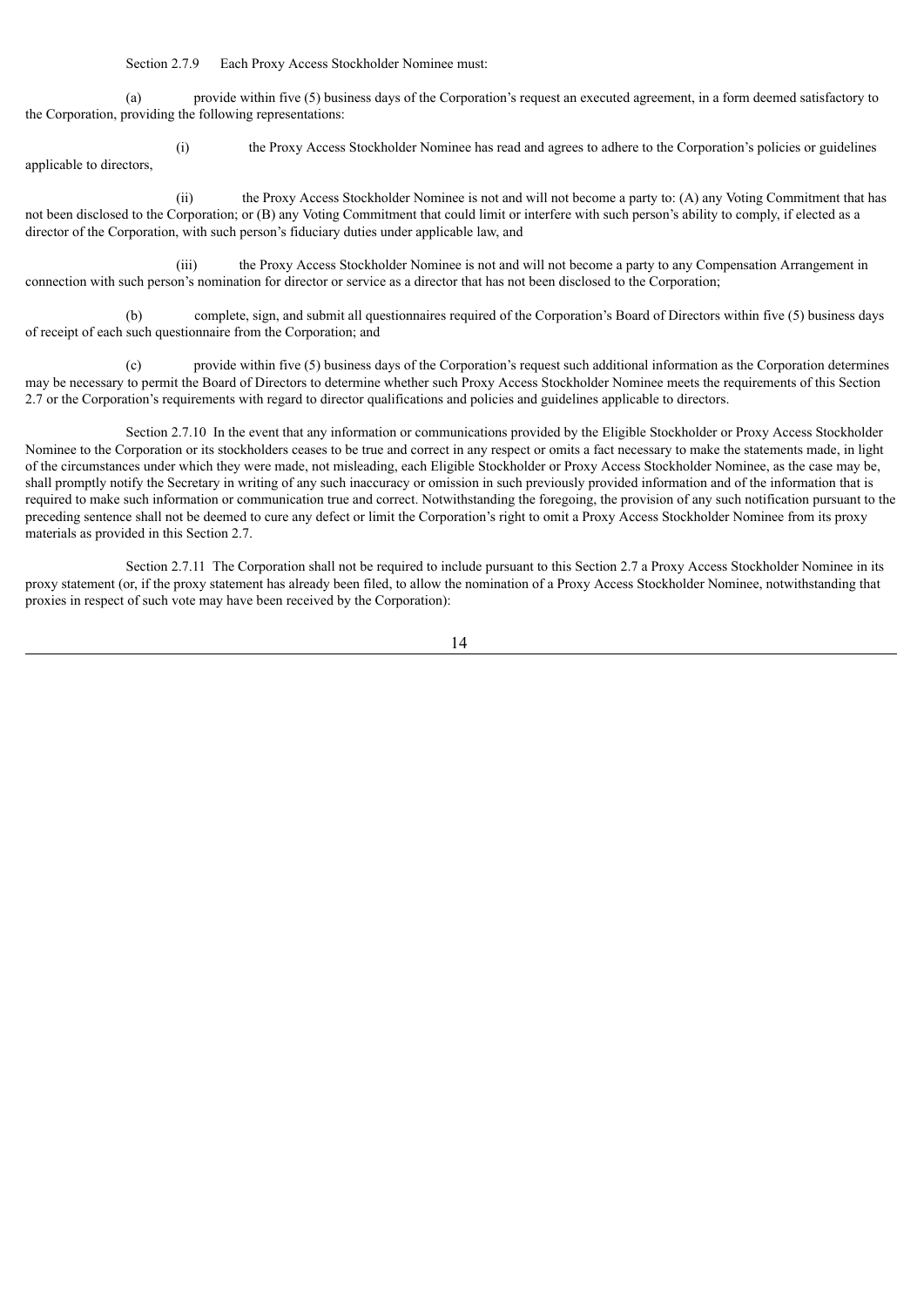(a) if the Eligible Stockholder who has nominated such Proxy Access Stockholder Nominee has nominated for election to the Board of Directors at the meeting any person other than pursuant to this Section 2.7, or has or is engaged in, or has been or is a "participant" in another person's, "solicitation" within the meaning of Rule 14a-1(l) under the Exchange Act in support of the election of any individual as a director at the meeting other than its Proxy Access Stockholder Nominee(s) or a Board Nominee;

(b) who is not independent under the listing standards of the stock exchange on which shares of the Corporation's capital stock are listed, any applicable rules of the SEC, and any publicly disclosed standards used by the Board of Directors in determining and disclosing the independence of the directors;

(c) whose election as a member of the Board of Directors would violate or cause the Corporation to be in violation of these Bylaws, the Certificate of Incorporation, Code of Business Conduct and Ethics, or other document setting forth qualifications for directors, the listing standards of the stock exchange on which shares of the Corporation's capital stock are listed, or any applicable state or federal law, rule, or regulation;

(d) who is or has been, within the past three (3) years, an officer or director of a competitor, as defined in Section 8 of the Clayton Antitrust Act of 1914;

(e) who is a named subject of a pending criminal proceeding (excluding traffic violations and other minor offenses) or has been convicted in such a criminal proceeding within the past ten years;

(f) who is subject to any order of the type specified in Rule 506(d) of Regulation D under the Securities Act; or

(g) if such Proxy Access Stockholder Nominee or the applicable Eligible Stockholder shall have provided information to the Corporation in respect of such nomination that was untrue in any material respect or omitted to state a material fact necessary in order to make the statement made, in light of the circumstances under which they were made, not misleading or shall have breached its or their agreements, representations, undertakings, or obligations pursuant to this Section 2.7.

Section 2.7.12 Notwithstanding anything to the contrary set forth herein, the Board of Directors or the person presiding at the meeting shall be entitled to declare a nomination by an Eligible Stockholder to be invalid, and such nomination shall be disregarded notwithstanding that proxies in respect of such vote may have been received by the Corporation; and the Corporation shall not be required to include in its proxy statement any successor or replacement nominee proposed by the applicable Eligible Stockholder or any other Eligible Stockholder if:

(i) the Proxy Access Stockholder Nominee and/or the applicable Eligible Stockholder shall have breached its or their agreements, representations, undertakings, or obligations pursuant to this Section 2.7, as determined by the Board of Directors or the person presiding at the meeting; or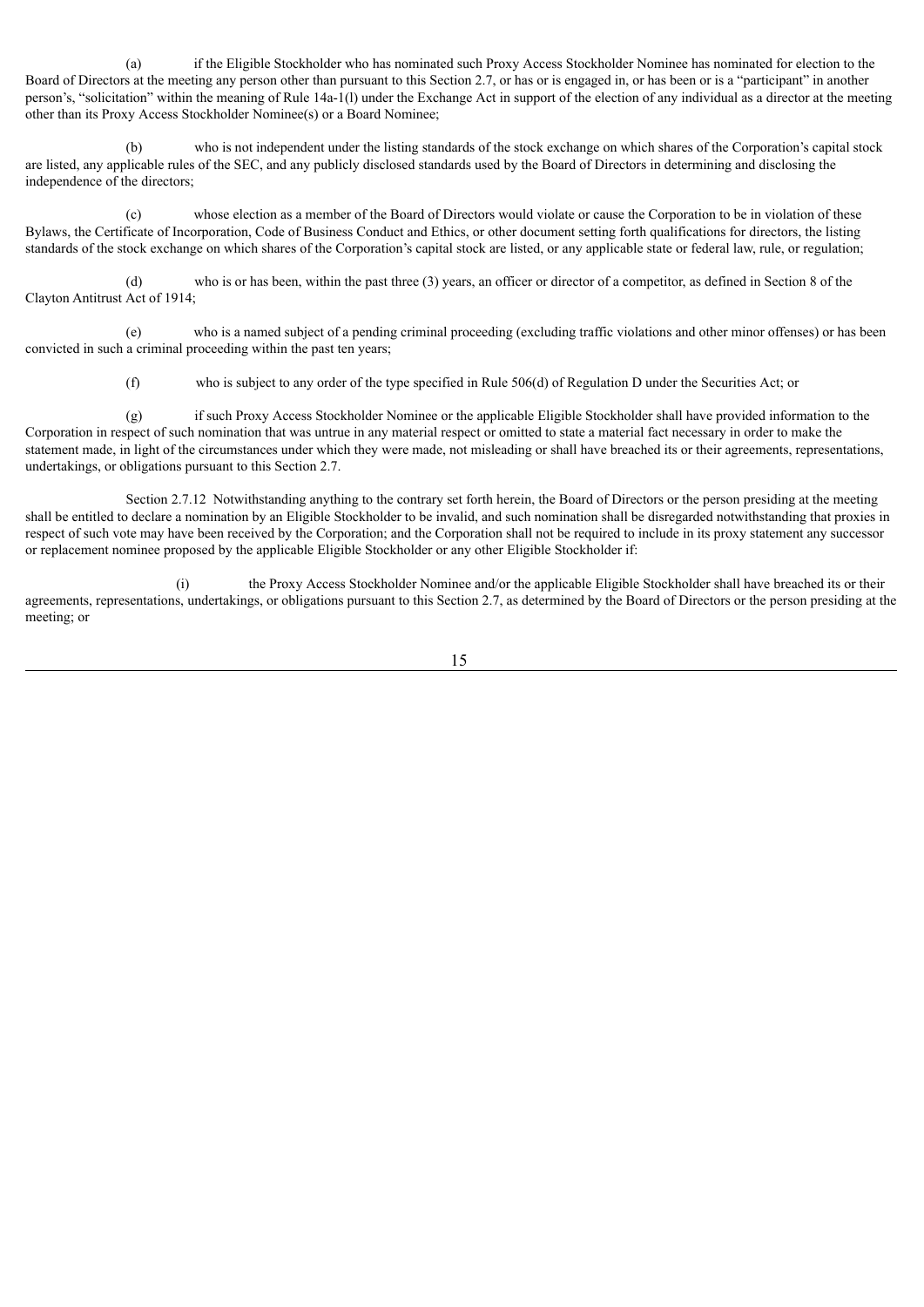(ii) the Eligible Stockholder (or a qualified representative thereof) does not appear at the meeting to present any nomination pursuant to this Section 2.7.

#### SECTION 2.8. Ouorum; Adjournment.

Section 2.8.1 The holders of a majority of the shares of capital stock issued and outstanding and entitled to vote thereat, present in person or represented by proxy (provided the proxy has authority to vote on at least one matter at such meeting), shall constitute a quorum at any meeting of stockholders for the transaction of business, except when stockholders are required to vote by class, in which event a majority of the issued and outstanding shares of the appropriate class shall be present in person or by proxy (provided the proxy has authority to vote on at least one matter at such meeting) in order to constitute a quorum as to such class vote, and except as otherwise provided by the DGCL or by the Certificate of Incorporation. The stockholders present at a duly called or held meeting at which a quorum is present may continue to do business until adjournment, notwithstanding the withdrawal of enough stockholders to have less than a quorum if any action taken (other than adjournment) is approved by at least a majority of the shares required to constitute a quorum.

Section 2.8.2 Notwithstanding any other provision of the Certificate of Incorporation or these Bylaws, at any annual or special meeting of stockholders of the Corporation, whether or not a quorum is present, the Chairman of the Board or the person presiding as chairman of the meeting shall have the power to adjourn the meeting from time to time, without notice other than announcement at the meeting, whether or not a quorum shall be present or represented. If the adjournment is for more than thirty (30) days, or if after the adjournment a new record date is fixed for the adjourned meeting, a notice of the adjourned meeting shall be given to each stockholder of record entitled to vote at the meeting in accordance with Section 2.4 of these Bylaws. At such adjourned meeting at which a quorum shall be present or represented, any business may be transacted which might have been transacted at the meeting as originally notified.

# SECTION 2.9. Voting; Proxies.

Section 2.9.1 Except as provided for below or by applicable law, rule or regulation, when a quorum is present at any meeting of the stockholders, any action by the stockholders on a matter except the election of directors shall be approved if approved by the majority of the votes cast. Except as provided below with respect to Contested Elections (as defined below), each nominee for director shall be elected by the majority of the votes cast (which includes votes withheld) with respect to that nominee's election at any meeting for the election of directors at which a quorum is present. Any incumbent director who is not elected because he or she does not receive such a majority of the votes cast as required under this Section 2.9.1 shall immediately tender his or her resignation for consideration by the Board of Directors. The Board of Directors will evaluate whether to accept or reject such resignation, or whether other action should be taken; provided, however, that the Board of Directors will act on such resignation and publicly disclose its decision to accept or reject such resignation and the rationale behind such decision within ninety (90) days from the date of the certification of the director election results. The director who fails to receive a majority vote will not participate in the Board of Directors' decision. The Board of Directors may fill any vacancy resulting from the non-election or resignation of a director as provided in these Bylaws.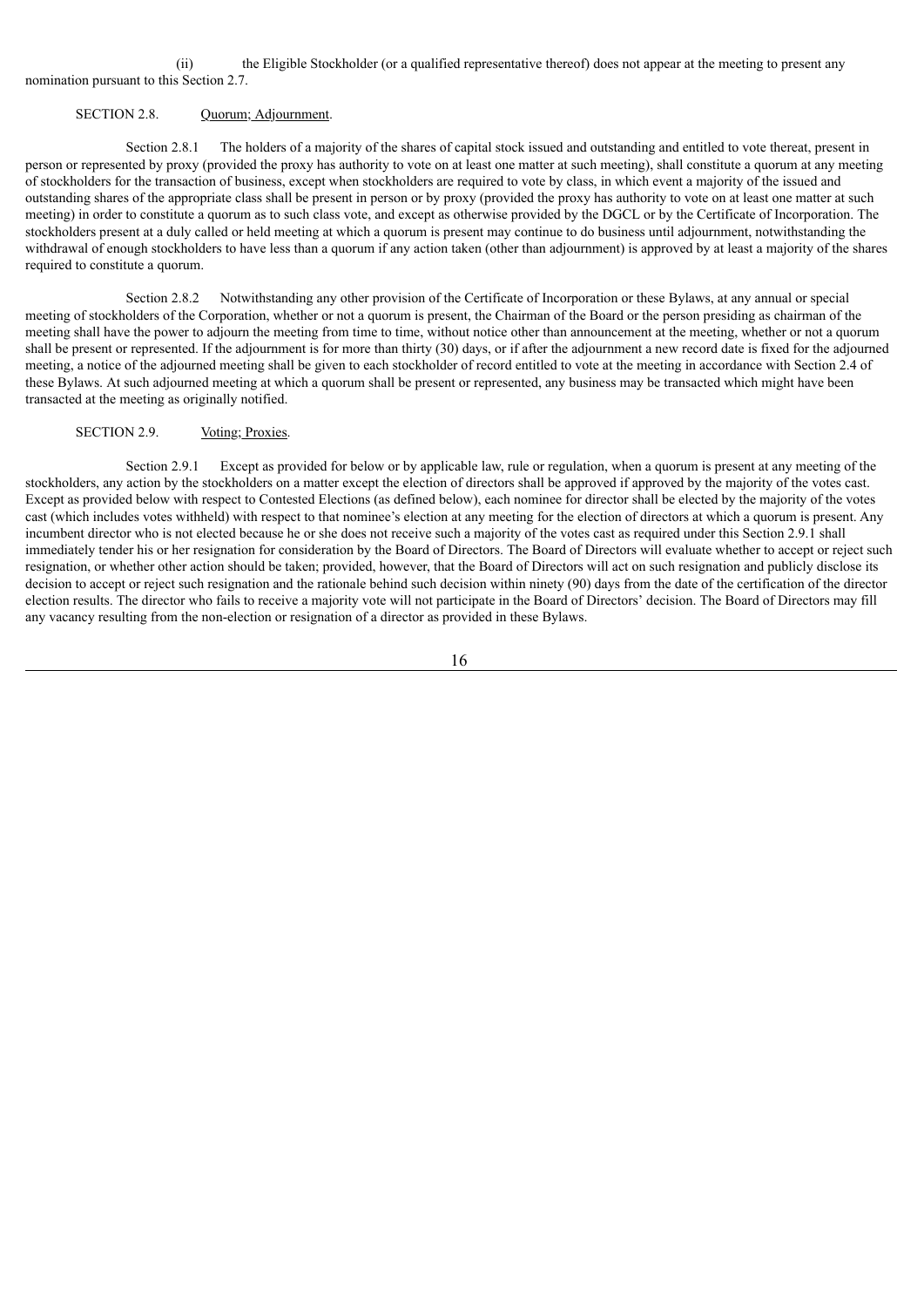Section 2.9.2 Directors shall be elected by a plurality of the votes cast in any Contested Election. For purposes of these Bylaws, a "**Contested Election**" means an election of directors with respect to which, as of five (5) days prior to the date the Corporation first mails the notice of meeting for such meeting to stockholders, there are more nominees for election than positions on the Board of Directors to be filled by election at the meeting. In determining the number of votes cast in a Contested Election, abstentions and broker non-votes, if any, will not be treated as votes cast. The provisions of Section 2.9.1 and this Section 2.9.2 shall govern with respect to all votes of stockholders except as otherwise provided for in the Certificate of Incorporation or by a specific statutory provision superseding the provisions of these Bylaws.

Section 2.9.3 Every stockholder having the right to vote shall be entitled to vote in person, or by proxy: (a) appointed by an instrument in writing subscribed by such stockholder or by his or her duly authorized attorney or (b) authorized by the transmission of an electronic record by the stockholder to the person who will be the holder of the proxy or to a firm which solicits proxies or like agent who is authorized by the person who will be the holder of the proxy to receive the transmission subject to any procedures the Board of Directors may adopt from time to time to determine that the electronic record is authorized by the stockholder; provided, however, that no such proxy shall be valid after the expiration of six (6) months from the date of its execution, unless coupled with an interest, or unless the person executing it specifies therein the length of time for which it is to continue in force, which in no case shall exceed seven (7) years from the date of its execution. If such instrument or record shall designate two (2) or more persons to act as proxies, unless such instrument shall provide the contrary, a majority of such persons present at any meeting at which their powers thereunder are to be exercised shall have and may exercise all the powers of voting or giving consents thereby conferred, or if only one (1) be present, then such powers may be exercised by that one (1). Unless required by the DGCL or determined by the chairman of the meeting to be advisable, the vote on any matter need not be by written ballot. No stockholder shall have cumulative voting rights.

SECTION 2.10. Consent of Stockholders. Whenever the vote of the stockholders at a meeting thereof is required or permitted to be taken for or in connection with any corporate action, the meeting and vote of stockholders may be dispensed with if stockholders, having not less than the minimum number of votes that would be necessary to authorize or take such action at a meeting at which all shares entitled to vote thereon were present and voted, consent in writing to such corporate action being taken; provided, that in no case shall the written consent be by the holders of stock having less than the minimum percentage of the vote required by the DGCL. The record date for determining stockholders entitled to authorize or take corporate action by consent in writing shall be as fixed by the Board of Directors. Any stockholder seeking to have the stockholders authorize or take corporate action by such written consent shall, by written notice delivered to the Secretary at the principal executive offices of the Corporation request that a record date be fixed for such purpose (each such notice, a "**Request**"). Such Request must (a) describe the action or actions proposed to be authorized or taken by written consent, (b) contain the text of the proposal or proposals (including the text of any resolutions to be adopted by the written consent and the language of any proposed amendment to these Bylaws), and (c) include any additional information required to be included under Section 2.5.3 and/or Section 2.6.2 hereof in a stockholder's notice with respect to the action or actions proposed to be authorized or taken by written consent. Upon receipt of such Request, the Board of Directors shall adopt a resolution fixing a record date within ten (10) days of the date on which the Request was received, provided that such record date shall not be more than ten (10) days after the date of the adoption of such resolution. Every written consent purporting to take or authorize the taking of corporate action must bear the date of signature of each stockholder who signs the written consent, and such written consents shall not be effective to take or authorize the taking of the action referred to therein unless, within sixty (60) days of the earliest dated written consent delivered in the manner required by this Section 2.10, written consents signed by a sufficient number of stockholders to authorize or take such action are so delivered to the Corporation.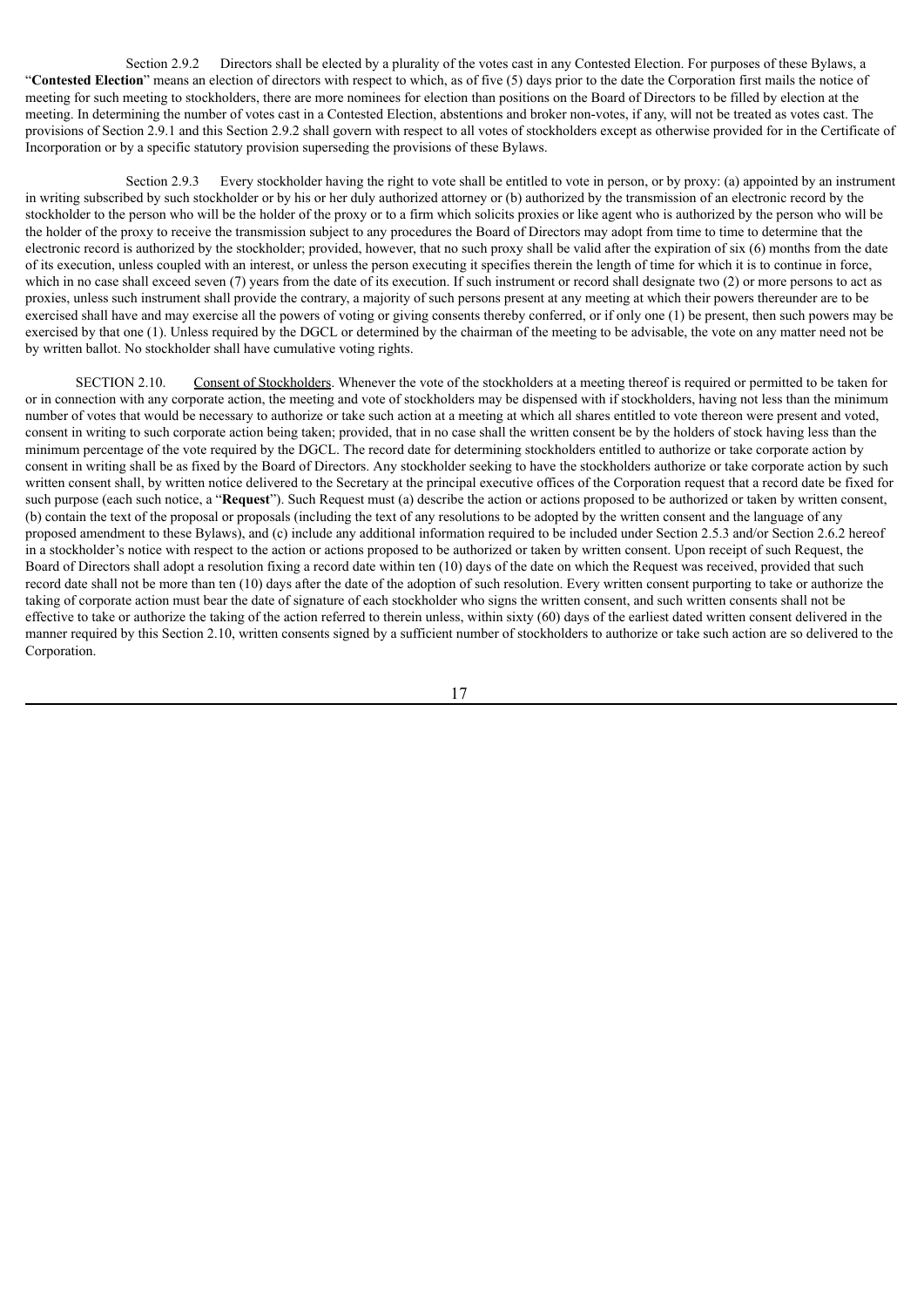SECTION 2.11. Voting of Stock of Certain Holders. Shares standing in the name of another entity, domestic or foreign, may be voted by such officer, agent or proxy as the governing documents of such entity may prescribe, or in the absence of such provision, as the board of directors or governing body of such entity may determine. Shares standing in the name of a deceased person may be voted by the executor or administrator of such deceased person, either in person or by proxy. Shares standing in the name of a guardian, conservator or trustee may be voted by such fiduciary, either in person or by proxy, but no such fiduciary shall be entitled to vote shares held in such fiduciary capacity without a transfer of such shares into the name of such fiduciary. Shares outstanding in the name of a receiver may be voted by such receiver. A stockholder whose shares are pledged shall be entitled to vote such shares, unless in the transfer by the pledgor on the books of the Corporation, he or she has expressly empowered the pledgee to vote thereon, in which case only the pledgee, or his or her proxy, may represent the stock and vote thereon.

SECTION 2.12. Treasury Stock. The Corporation shall not vote, directly or indirectly, shares of its own stock owned by it; and such shares shall not be counted in determining the total number of outstanding shares.

SECTION 2.13. Fixing Record Date. The Board of Directors may fix in advance a date for any meeting of stockholders (which date shall not be more than sixty (60) nor less than ten (10) days preceding the date of any such meeting of stockholders), a date for payment of any dividend or distribution, a date for the allotment of rights, a date when any change or conversion or exchange of capital stock shall go into effect, or a date in connection with obtaining a consent of stockholders (which date shall not precede or be more than ten (10) days after the date the resolution setting such record date is adopted by the Board of Directors), in each case as a record date (the "**Record Date**") for the determination of the stockholders entitled to notice of, and to vote at, any such meeting and any adjournment thereof, to receive payment of any such dividend or distribution, to receive any such allotment of rights, to exercise the rights in respect of any such change, conversion or exchange of capital stock, or to give such consent, as the case may be. In any such case such stockholders and only such stockholders as shall be stockholders of record on the Record Date shall be entitled to such notice of and to vote at any such meeting and any adjournment thereof, to receive payment of such dividend or distribution, to receive such allotment of rights, to exercise such rights, or to give such consent, as the case may be, notwithstanding any transfer of any stock on the books of the Corporation after any such Record Date.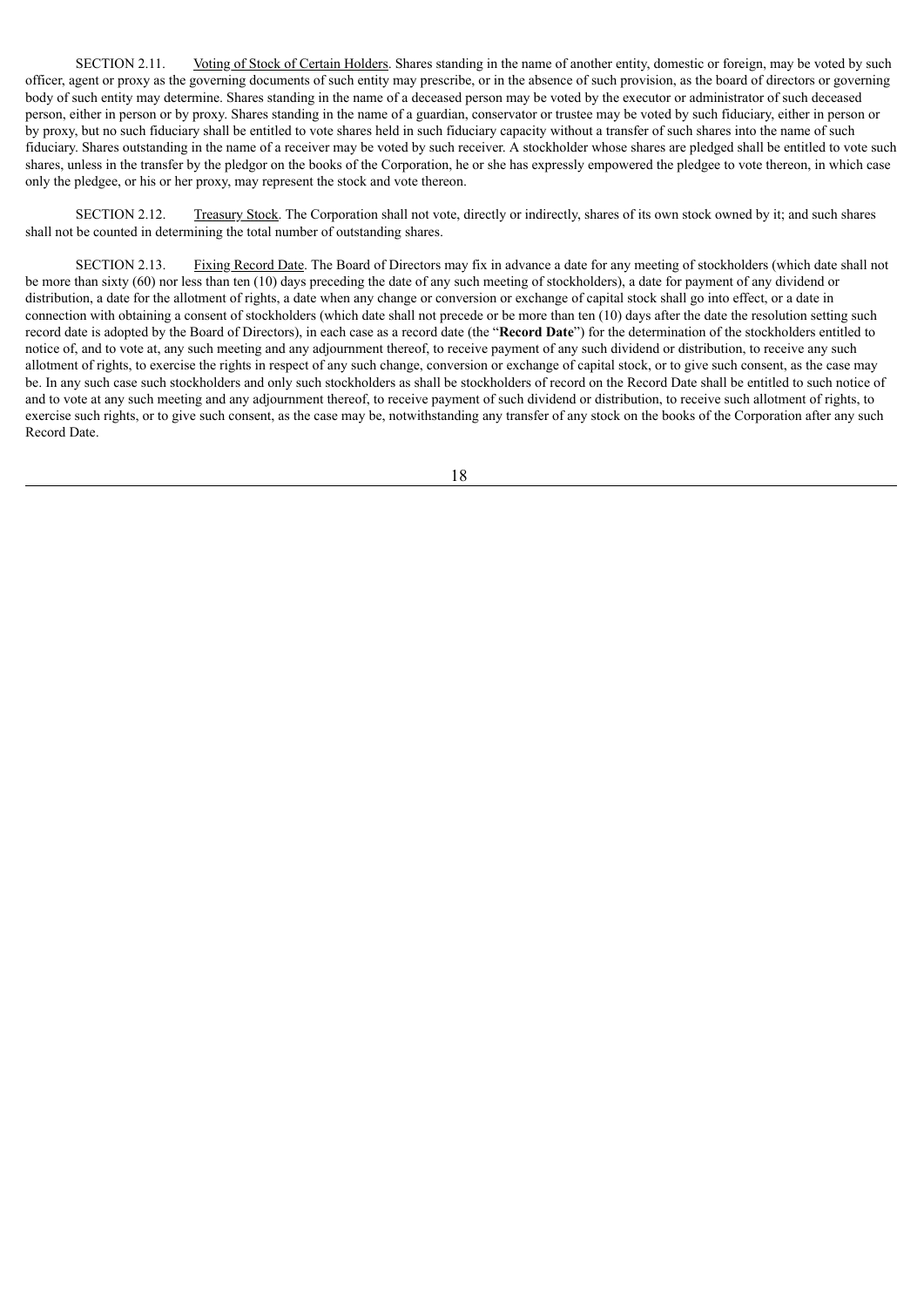SECTION 2.14. Inspectors. The Board of Directors, in advance of any meeting, shall appoint one or more inspectors of election to act at the meeting or any adjournment thereof. If no inspector is able to act at the meeting, the person presiding at the meeting may appoint one (1) or more alternate inspectors. In case any person who may be appointed as an inspector or alternate inspector fails to appear or act, the vacancy may be filled by appointment made by the directors in advance of the meeting or at the meeting by the person presiding thereat. Each inspector, before entering upon the discharge of his or her duties, shall take and sign an oath faithfully to execute the duties of inspector at such meeting with strict impartiality and according to the best of his or her ability. The inspectors shall determine the number of shares of stock outstanding and the voting power of each, the shares of stock represented at the meeting, the existence of a quorum, and the validity and effect of proxies, and shall receive votes, ballots or consents, hear and determine all challenges and questions arising in connection with the right to vote, count and tabulate all votes, ballots or consents, determine the result, and do such acts as are proper to conduct the election or vote with fairness to all stockholders. On request of the person presiding at the meeting, the inspector or inspectors shall make a report in writing of any challenge, question or matter determined by such inspector or inspectors and execute a certificate of any fact found by such inspector or inspectors.

SECTION 2.15. List of Stockholders. The Corporation shall prepare a complete list of the stockholders entitled to vote at any meeting of stockholders (provided, however, if the record date for determining the stockholders entitled to vote is less than ten (10) days before the date of the meeting, the list shall reflect the stockholders entitled to vote as of the tenth day before the meeting date), arranged in alphabetical order, and showing the address of each stockholder and the number of shares of capital stock of the Corporation registered in the name of each stockholder at least ten (10) days before any meeting of the stockholders. Such list shall be open to the examination of any stockholder, for any purpose germane to the meeting for a period of at least ten (10) days before the meeting during ordinary business hours, at the principal place of business of the Corporation. If the meeting is to be held at a place, the list shall also be produced and kept at the time and place of the meeting the whole time thereof and may be inspected by any stockholder who is present. If the meeting is held solely by means of remote communication, the list shall also be open for inspection by any stockholder during the whole time of the meeting as provided by applicable law. Except as provided by applicable law, the stock ledger of the Corporation shall be the only evidence as to who are the stockholders entitled to examine the stock ledger and the list of stockholders or to vote in person or by proxy at any meeting of stockholders.

# **ARTICLE 3 BOARD OF DIRECTORS**

SECTION 3.1. Powers. The business, properties and affairs of the Corporation shall be managed by, or under the direction of, its Board of Directors, which may exercise all such powers of the Corporation and do all such lawful acts and things as are not by statute or by the Certificate of Incorporation or by these Bylaws directed or required to be exercised or done by the stockholders. Subject to compliance with the provisions of the DGCL, the powers of the Board of Directors shall include the power to make a liquidating distribution of the assets, and wind up the affairs of, the Corporation.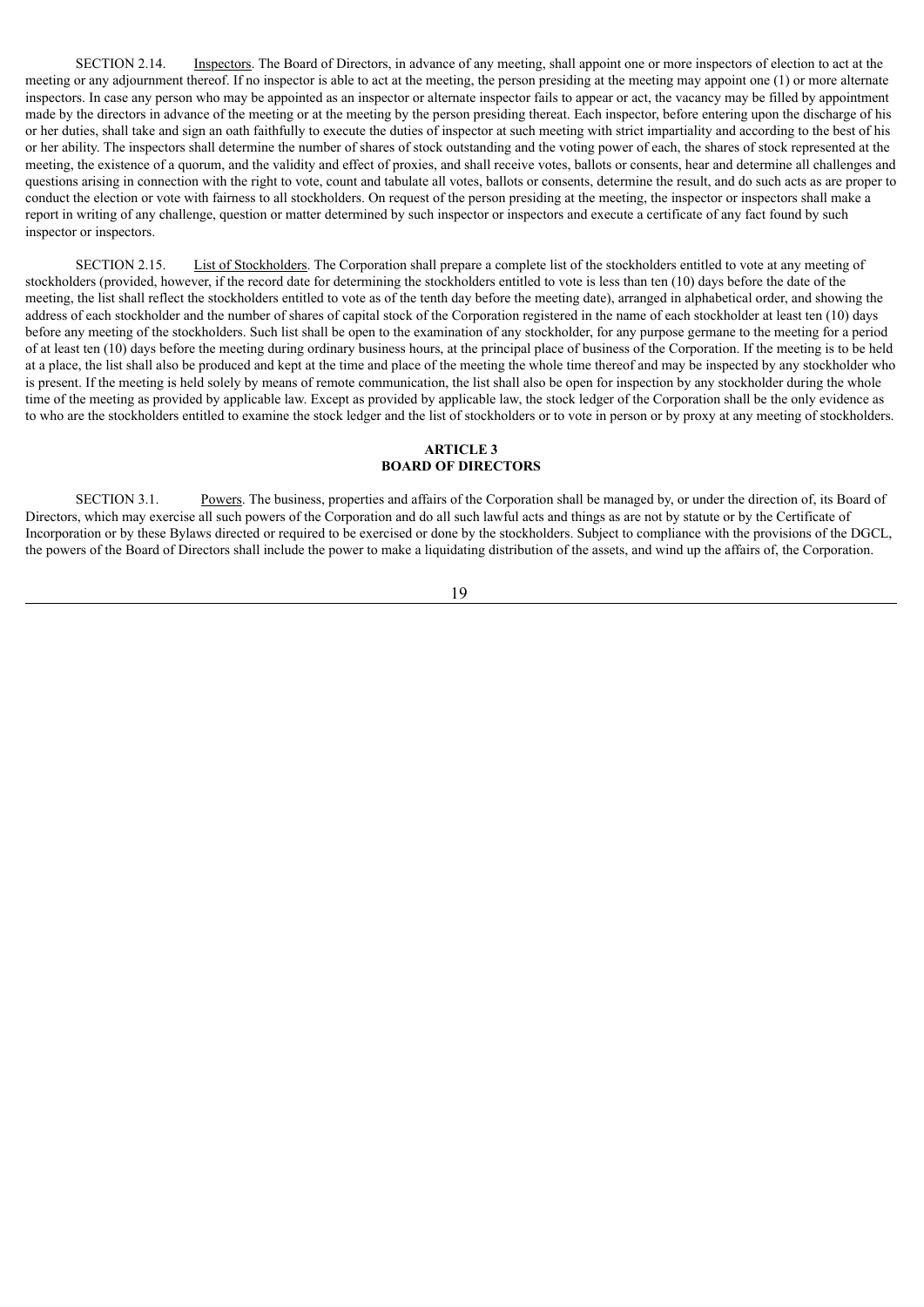#### SECTION 3.2. Number, Qualifications Term.

Section 3.2.1 The number of directors which shall constitute the whole Board of Directors shall be not less than one (1) and not more than eleven (11). Within such limitations, the number of the directors of the Corporation shall be determined solely in the discretion of the Board of Directors. Directors need not be residents of Delaware or stockholders of the Corporation. Each director shall be at least eighteen (18) years of age.

Section 3.2.2 Directors who are elected at an annual meeting of stockholders, and directors who are elected in the interim to fill vacancies and newly created directorships, shall hold office until the next annual meeting of stockholders and until their successors are elected and qualified or until their earlier death, incapacity, resignation or removal. No decrease in the number of directors constituting the Board of Directors shall shorten the term of any incumbent director.

SECTION 3.3. Vacancies, Additional Directors; Removal From Office; Resignation. If any vacancy occurs in the Board of Directors caused by death, resignation, retirement, disqualification, removal from office or otherwise, or if any new directorship is created by an increase in the authorized number of directors, a majority of the directors then in office, though less than a quorum, or a sole remaining director, but not the stockholders of the Corporation, may choose a successor or fill the newly created directorship. Any director so chosen shall hold office for the unexpired term of his or her predecessor in his or her office and until his or her successor shall be elected and qualified, unless sooner displaced. A director, or the entire Board of Directors, may be removed, with or without cause, by the holders of a majority of the shares then entitled to vote at an election of directors, provided such action is taken in accordance with the provisions of Article 2 hereof. Any director may resign or voluntarily retire upon giving written notice to the Chairman of the Board or the Board of Directors. Any retirement or resignation of a director shall be effective upon the giving of the notice, unless the notice specifies a later time for its effectiveness. If such retirement or resignation is effective at a future time, the Board of Directors may elect a successor to take office when the retirement or resignation becomes effective.

SECTION 3.4. Regular Meetings. A regular meeting of the Board of Directors shall be held each year, without notice other than this Bylaws provision, at the place of, and immediately prior to and/or following, the annual meeting of stockholders; and other regular meetings of the Board of Directors shall be held during each year, at such time and place as the Board of Directors may from time to time determine, either within or without the State of Delaware, without notice.

SECTION 3.5. Special Meeting. A special meeting of the Board of Directors may be called by the Chairman of the Board or by the President and shall be called by the Secretary on the written request of a majority of the directors. The Chairman of the Board or President so calling, or the directors so requesting, any such meeting shall fix the time and any place, either within or without the State of Delaware, as the place for holding such meeting.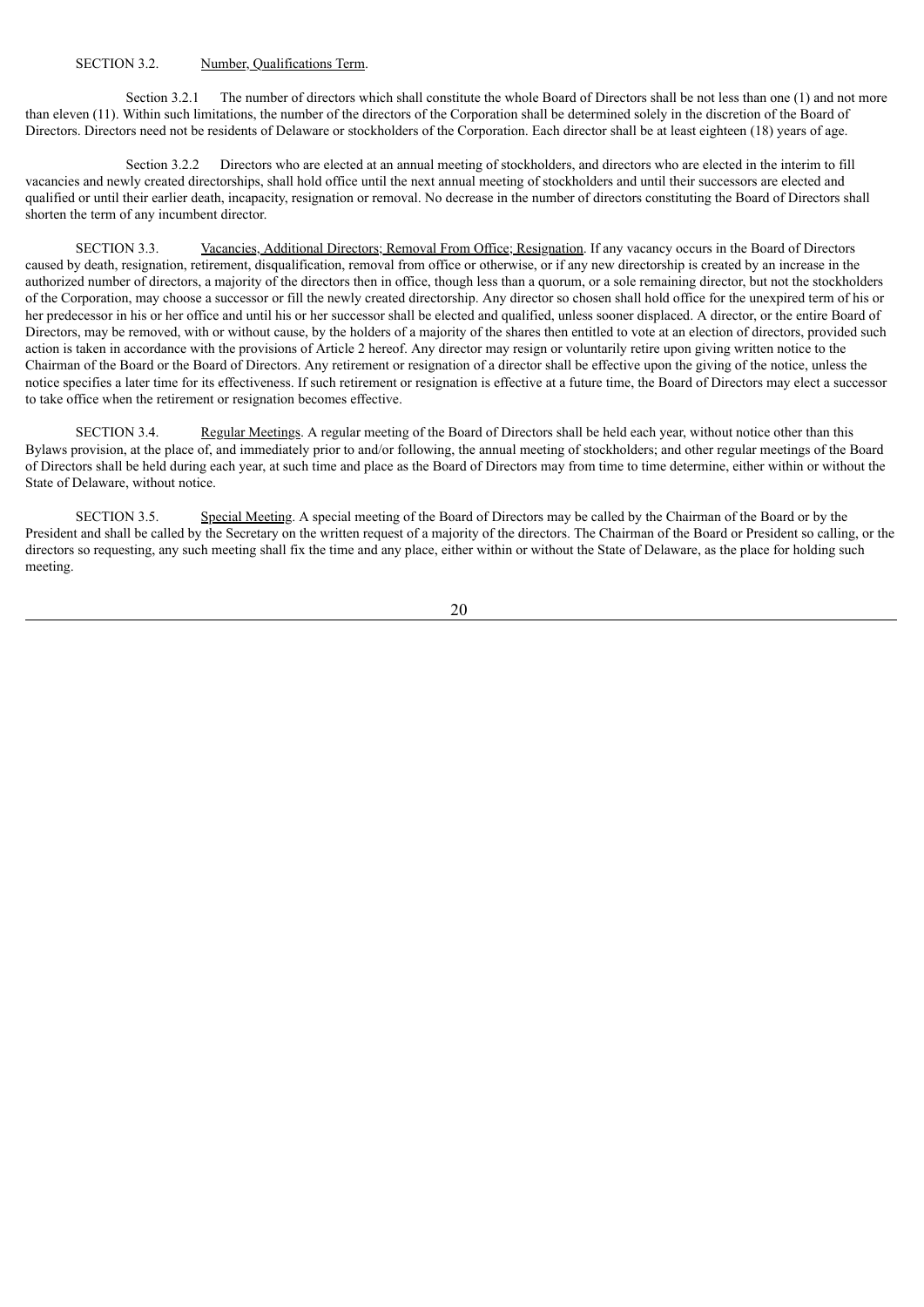SECTION 3.6. Notice of Special Meeting. Written notice (including via email) of special meetings of the Board of Directors shall be given to each director at least twenty-four (24) hours prior to the time of a special meeting. Any director may waive notice of any meeting. The attendance of a director at any meeting shall constitute a waiver of notice of such meeting, except where a director attends a meeting solely for the purpose of objecting to the transaction of any business because the meeting is not lawfully called or convened. Neither the business to be transacted at, nor the purpose of, any special meeting of the Board of Directors need be specified in the notice or waiver of notice of such meeting, except that notice shall be given with respect to any matter when notice is required by the DGCL.

SECTION 3.7. Quorum. A majority of the total number of directors then serving on the Board of Directors shall constitute a quorum for the transaction of business at any meeting of the Board of Directors, and the act of a majority of the directors present at any meeting at which there is quorum shall be the act of the Board of Directors, except as may be otherwise specifically provided by the DGCL, by the Certificate of Incorporation or by these Bylaws. If a quorum shall not be present at any meeting of the Board of Directors, the directors present thereat may adjourn the meeting, without notice other than announcement at the meeting, until a quorum shall be present. A meeting at which a quorum is initially present may continue to transact business notwithstanding the withdrawal of directors, if any action taken is approved of by at least a majority of the required quorum for that meeting.

SECTION 3.8. Action Without Meeting. Unless otherwise restricted by the Certificate of Incorporation or these Bylaws, any action required or permitted to be taken at any meeting of the Board of Directors, or of any committee thereof as provided in Article 4 of these Bylaws, may be taken without a meeting, if a written consent thereto is signed by all of the members of the Board of Directors or of such committee, as the case may be. Evidence of any consent to action under this Section 3.8 may be provided in writing, including electronically via email or facsimile.

SECTION 3.9. Meeting by Telephone. Any action required or permitted to be taken by the Board of Directors or any committee thereof may be taken by means of a meeting by telephone conference or similar communications method (including by means of the Internet) so long as all persons participating in the meeting can hear each other. Any person participating in such meeting shall be deemed to be present in person at such meeting.

SECTION 3.10. Compensation. Directors, as such, may receive reasonable compensation for their services, which shall be set by the Board of Directors, and expenses of attendance at each regular or special meeting of the Board of Directors; *provided, however,* that nothing herein contained shall be construed to preclude any director from serving the Corporation in any other capacity and receiving additional compensation therefor. Members of special or standing committees may be allowed like compensation for their services on committees.

SECTION 3.11. Rights of Inspection. Every director shall have the absolute right at any reasonable time to inspect and copy all books, records and documents of every kind and to inspect the physical properties of the Corporation and also of its subsidiary corporations, domestic or foreign. Such inspection by a director may be made in person or by agent or attorney and includes the right to copy and obtain extracts.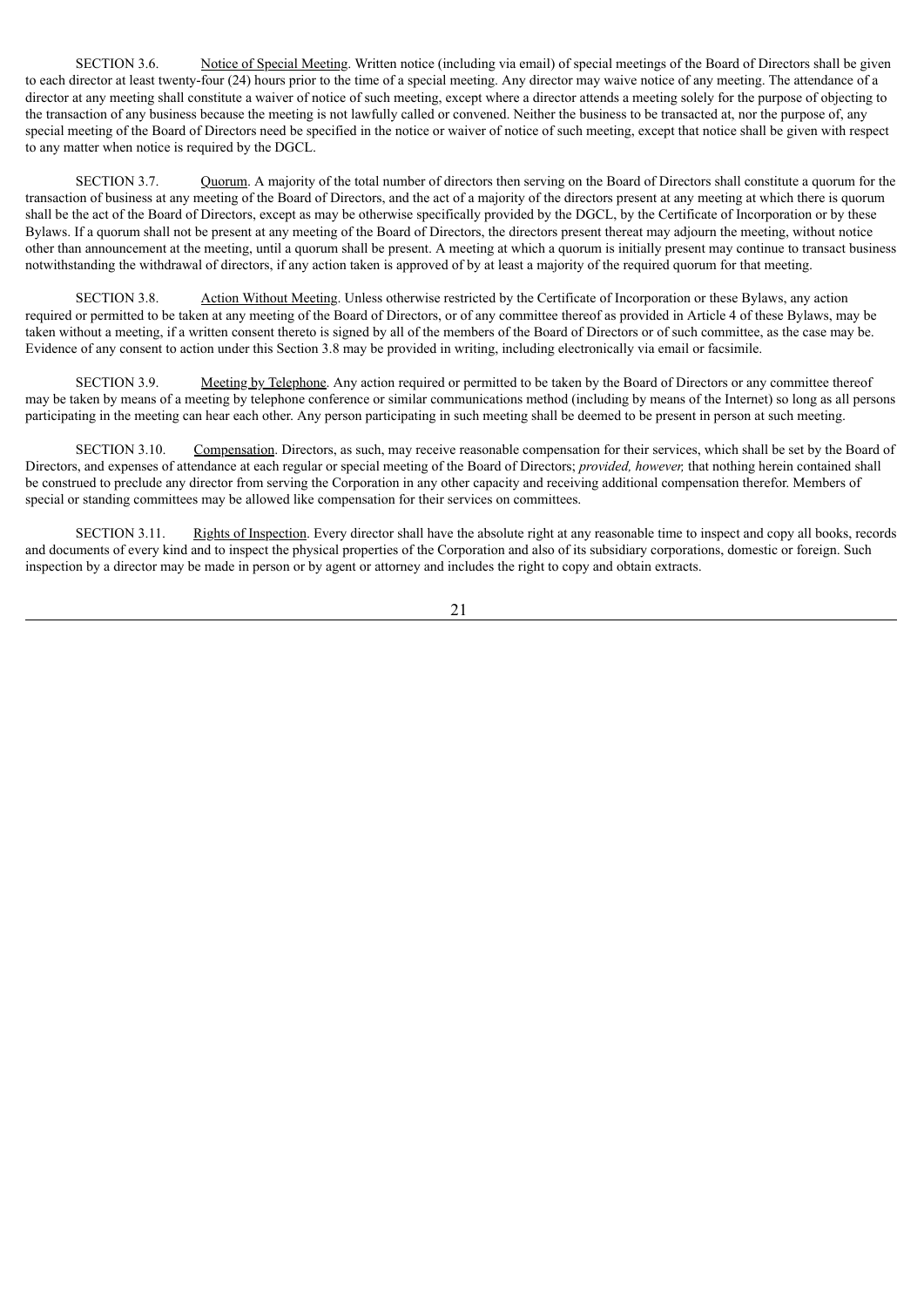### **ARTICLE 4 COMMITTEES OF DIRECTORS**

SECTION 4.1. Generally. The Board of Directors may, by resolution passed by a majority of the whole Board of Directors, designate one or more additional special or standing committees, each such additional committee to consist of one or more of the directors of the Corporation. Each such committee shall have and may exercise such of the powers of the Board of Directors in the management of the business and affairs of the Corporation as may be provided in such resolution, except as delegated by these Bylaws or by the Board of Directors to another standing or special committee or as may be prohibited by law.

SECTION 4.2. Committee Operations. A majority of a committee shall constitute a quorum for the transaction of any committee business. Such committee or committees shall have such name or names and such limitations of authority as provided in these Bylaws or as may be determined from time to time by resolution adopted by the Board of Directors. The Corporation shall pay all expenses of committee operations. The Board of Directors may designate one or more appropriate directors as alternate members of any committee, who may replace any absent or disqualified member at any meeting of such committee. In the absence or disqualification of any members of such committee or committees, the member or members thereof present at any meeting and not disqualified from voting, whether or not he, she or they constitute a quorum, may unanimously appoint another appropriate member of the Board of Directors to act at the meeting in the place of any absent or disqualified member.

SECTION 4.3. Minutes. Each committee of directors shall keep regular minutes of its proceedings and report the same to the Board of Directors when required. The Corporation's Secretary, any Assistant Secretary or any other designated person shall (a) serve as the Secretary of the special or standing committees of the Board of Directors of the Corporation, (b) keep regular minutes of standing or special committee proceedings, (c) make available to the Board of Directors, as required, copies of all resolutions adopted or minutes or reports of other actions recommended or taken by any such standing or special committee and (d) otherwise as requested keep the members of the Board of Directors apprised of the actions taken by such standing or special committees.

#### **ARTICLE 5 NOTICE**

# SECTION 5.1. Methods of Giving Notice.

Section 5.1.1 Notice to Directors or Committee Members. Whenever under the provisions of the DGCL, the Certificate of Incorporation or these Bylaws, notice is required to be given to any director or member of any committee of the Board of Directors, personal notice is not required but such notice may be: (a) given in writing and mailed to such director or committee member, (b) sent by electronic transmission (including via email) to such director or committee member, or (c) given orally or by telephone; *provided, however,* that any notice from a stockholder to any director or member of any committee of the Board of Directors must be given in writing and mailed to such director or member and shall be deemed to be given upon receipt by such director or member. If mailed, notice to a director or member of a committee of the Board of Directors shall be deemed to be given when deposited in the United States mail first class, or by overnight courier, in a sealed envelope, with postage thereon prepaid, addressed, to such person at his or her business address. If sent by electronic transmission, notice to a director or member of a committee of the Board of Directors shall be deemed to be given if by (i) facsimile transmission, when receipt of the fax is confirmed electronically, (ii) electronic mail, when delivered to an electronic mail address of the director or member, (iii) a posting on an electronic network together with a separate notice to the director or member of the specific posting, upon the later of (1) such posting and (2) the giving of the separate notice (which notice may be given in any of the manners provided above), or (iv) any other form of electronic transmission, when delivered to the director or member.

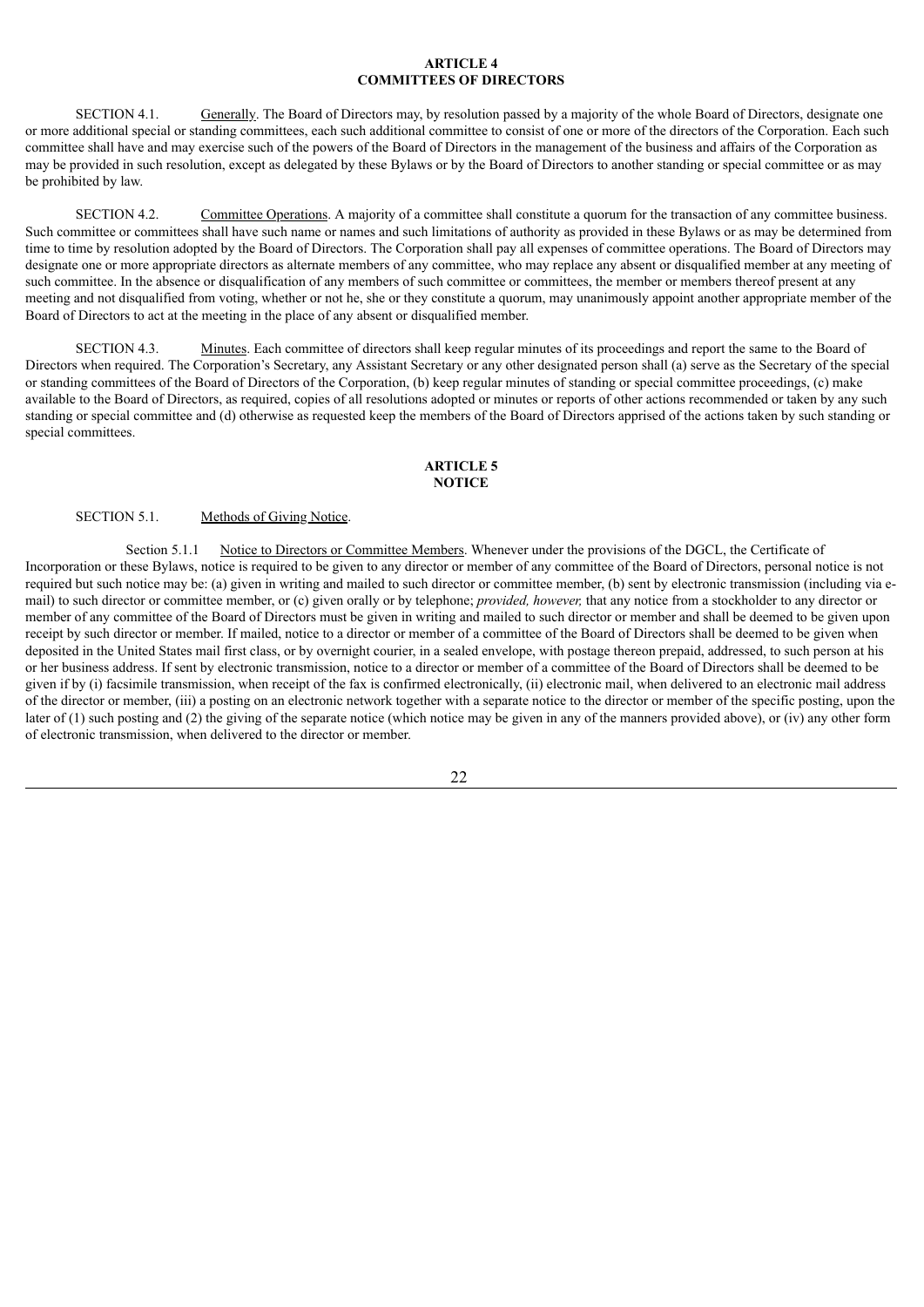Section 5.1.2 Notices to Stockholders. Whenever under the provisions of the DGCL, the Certificate of Incorporation or these Bylaws, notice is required to be given to any stockholder, personal notice is not required but such notice may be given: (a) in writing and mailed to such stockholder, (b) by a form of electronic transmission consented to by the stockholder to whom the notice is given or (c) as otherwise permitted by the SEC. If mailed, notice to a stockholder shall be deemed to be given when deposited in the United States mail in a sealed envelope, with postage thereon prepaid, addressed to the stockholder at the stockholder's address as it appears on the records of the Corporation. If sent by electronic transmission, notice to a stockholder shall be deemed to be given if by (i) facsimile transmission, when directed to a number at which the stockholder has consented to receive notice, (ii) electronic mail, when directed to an electronic mail address at which the stockholder has consented to receive notice, (iii) a posting on a website or an electronic network together with a separate notice to the stockholder of the specific posting, upon the later of (1) such posting and (2) the giving of the separate notice (which notice may be given in any of the manners provided above), or (iv) any other form of electronic transmission, when directed to the stockholder.

SECTION 5.2. Written Waiver. Whenever any notice is required to be given by the DGCL, the Certificate of Incorporation or these Bylaws, a waiver thereof in a signed writing or sent by the transmission of an electronic record attributed to the person or persons entitled to said notice, whether before or after the time stated therein, shall be deemed equivalent thereto.

SECTION 5.3. Consent. Whenever all parties entitled to vote at any meeting, whether of directors or stockholders, consent, either by a writing on the records of the meeting or filed with the Secretary, or by presence at such meeting and oral consent entered on the minutes, or by taking part in the deliberations at such meeting without objection, the actions taken at such meeting shall be as valid as if had at a meeting regularly called and noticed. At such meeting any business may be transacted which is not excepted from the written consent or to the consideration of which no objection for lack of notice is made at the time, and if any meeting be irregular for lack of notice or such consent, provided a quorum was present at such meeting, the proceedings of such meeting may be ratified and approved and rendered valid and the irregularity or defect therein waived by a writing signed by all parties having the right to vote thereat. Such consent or approval, if given by stockholders, may be by proxy or power of attorney, but all such proxies and powers of attorney must be in writing.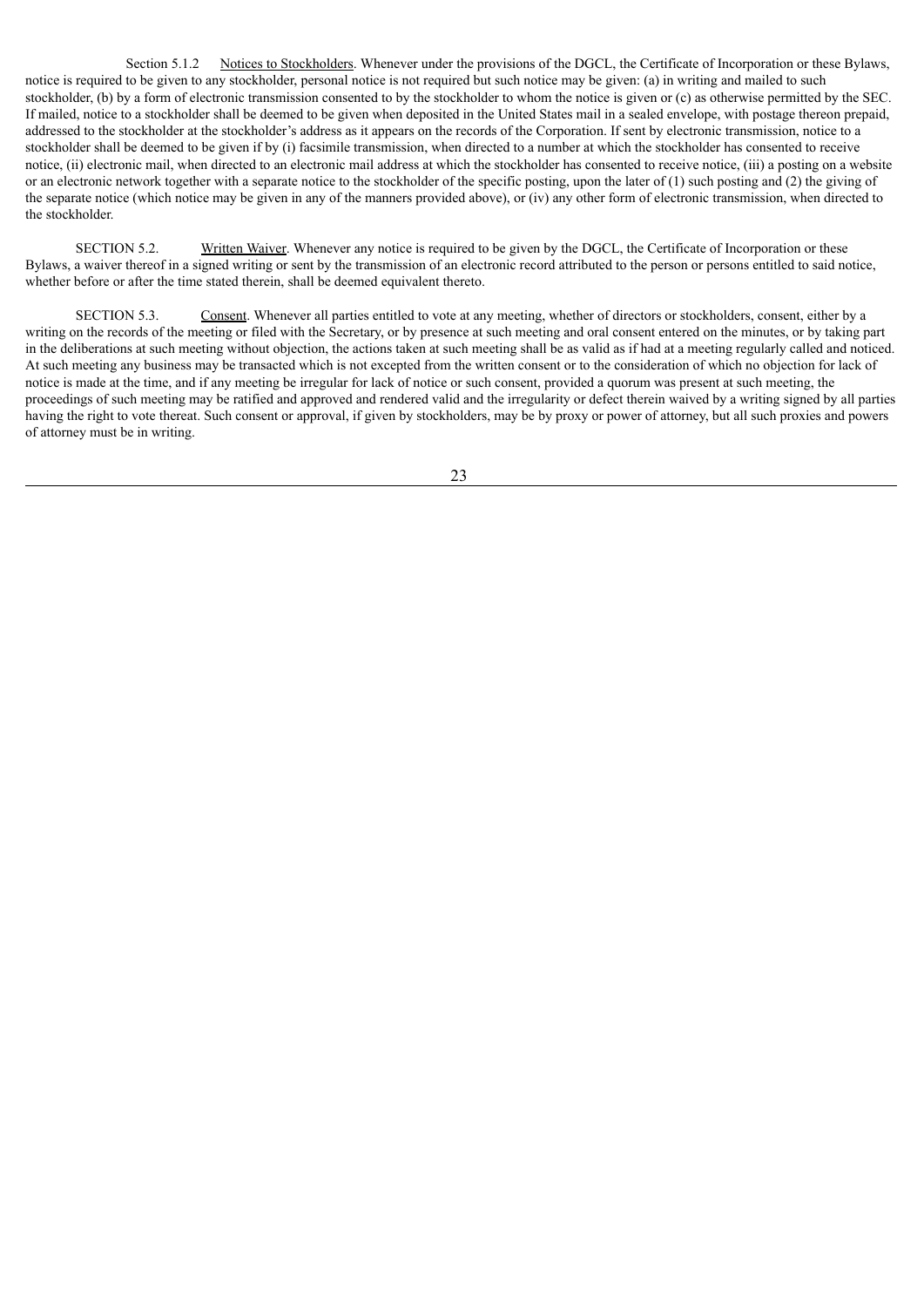#### **ARTICLE 6 OFFICERS**

SECTION 6.1. Officers. The officers of the Corporation shall include the Chairman of the Board, the President, the Treasurer and the Secretary. The officers of the Corporation may include a Chief Executive Officer, a Chief Financial Officer or Chief Accounting Officer and such other officers and agents with such titles as the Board of Directors may prescribe, including, without limitation, one or more Vice Presidents of any class or designation, Assistant Vice Presidents, Assistant Secretaries and Assistant Treasurers. All officers of the Corporation shall hold their offices for such terms and shall exercise such powers and perform such duties as prescribed by these Bylaws, the Board of Directors or President, as applicable. Any two (2) or more offices may be held by the same person. The Chairman of the Board shall be elected from among the directors. No officer need be a director or a stockholder of the Corporation. The Board of Directors may delegate to any officer of the Corporation the power to appoint other officers and to prescribe their respective duties and powers.

SECTION 6.2. Election and Term of Office. The President, Chairman of the Board, Treasurer and Secretary shall be elected only by, and shall serve only at the pleasure of, the Board of Directors. All other officers of the Corporation may be appointed as the Board of Directors or the Chairman of the Board or President deem necessary and elect or appoint. The officers of the Corporation shall be elected or ratified annually by the Board of Directors at its first regular meeting held after the annual meeting of stockholders or as soon thereafter as conveniently possible (or, in the case of those officers elected or appointed other than by the Board of Directors, ratified at the Board of Directors' first regular meeting held following their election or appointment or as soon thereafter as conveniently possible). Each officer shall hold office until his or her successor shall have been chosen and shall have qualified or until his or her death or the effective date of his or her resignation or removal, or until he or she shall cease to be a director in the case of the Chairman of the Board.

SECTION 6.3. Removal and Resignation. Any officer or agent may be removed, either with or without cause, by the affirmative vote of a majority of the Board of Directors and, other than the Chairman of the Board, the Chief Financial Officer and the President, may also be removed, either with or without cause, by action of the Chairman of the Board or President whenever, in his, her or their judgment, as applicable, the best interests of the Corporation shall be served thereby, but such right of removal and any purported removal shall be without prejudice to the contractual rights, if any, of the person so removed. Any executive officer or other officer or agent may resign at any time by giving written notice to the Corporation. Any such resignation shall take effect at the date of the receipt of such notice or at any later time specified therein, and unless otherwise specified therein, the acceptance of such resignation shall not be necessary to make it effective.

SECTION 6.4. Vacancies. Any vacancy occurring in any required office of the Corporation by death, resignation, removal or otherwise, shall be filled by the Board of Directors for the unexpired portion of the term. Any vacancy in any other office may be filled as the Board of Directors, the Chairman of the Board or President deem necessary.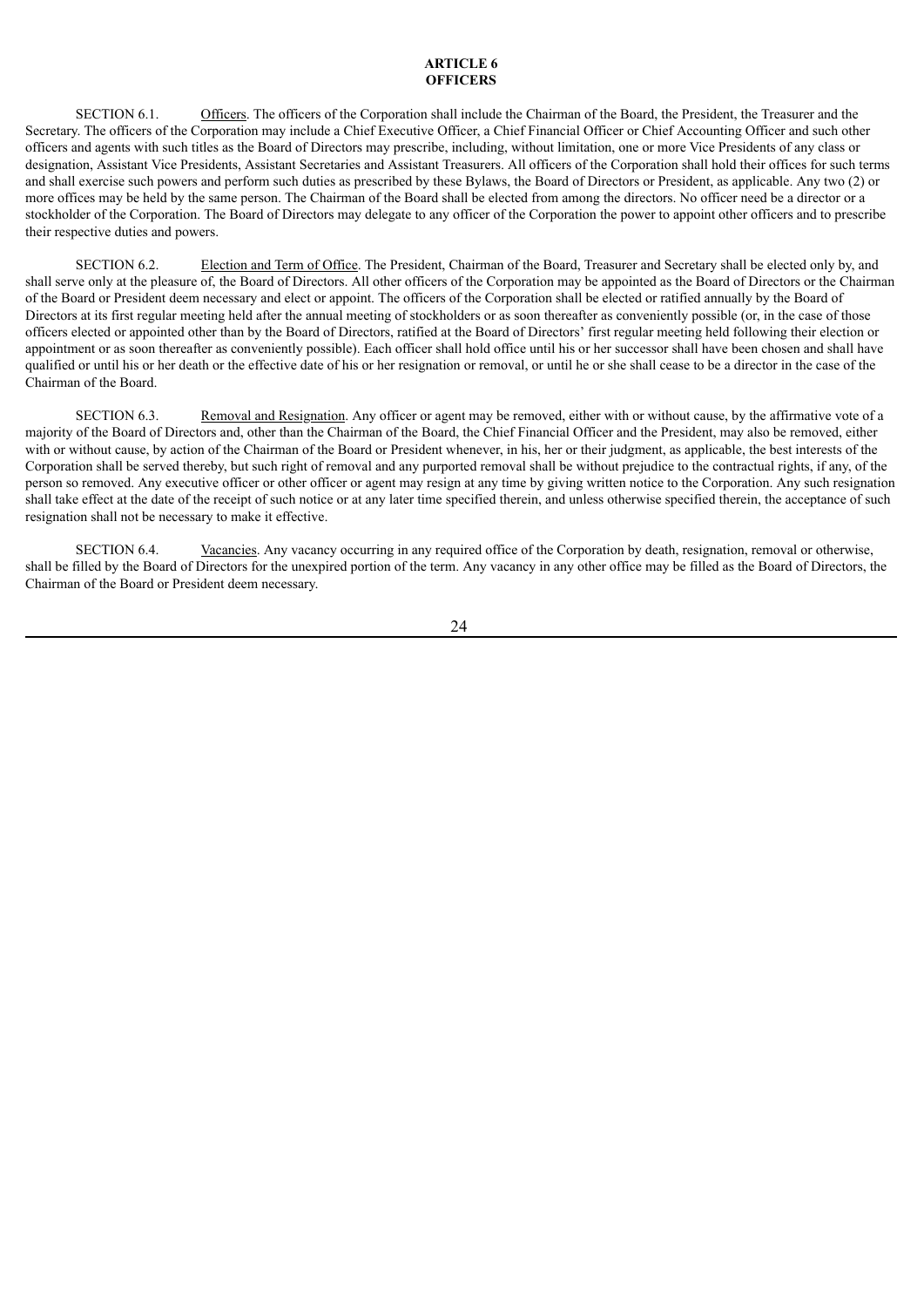SECTION 6.5. Compensation. The compensation of the President shall be determined by the Board of Directors or a designated committee thereof. Compensation of all other officers of the Corporation shall be determined by the President in consultation with the Board of Directors or a designated committee thereof. No officer who is also a director shall be prevented from receiving such compensation by reason of his or her also being a director.

SECTION 6.6. Chairman of the Board. The Chairman of the Board (who may also be designated as Executive Chairman if serving as an employee of the Corporation), if such an officer be elected, shall preside at all meetings of the Board of Directors and of the stockholders of the Corporation. In the Chairman of the Board's absence, such duties shall be attended to by any vice chairman of the Board of Directors, or if there is no vice chairman, or such vice chairman is absent, then by the President. The Chairman of the Board shall act as liaison between the Board of Directors and the executive officers of the Corporation and shall be responsible for general oversight of such executive officers. The Chairman of the Board may also, but shall not be required to, hold the position of Chief Executive Officer of the Corporation, if so elected or appointed by the Board of Directors. The Chairman of the Board shall formulate and submit to the Board of Directors matters of general policy for the Corporation and shall perform such other duties as usually appertain to the office or as may be prescribed by the Board of Directors. He or she may sign with the President or any other officer of the Corporation thereunto authorized by the Board of Directors certificates for shares of the Corporation, the issuance of which shall have been authorized by resolution of the Board of Directors, and any deeds or bonds, which the Board of Directors has authorized to be executed, except in cases where the signing and execution thereof has been expressly delegated or reserved by these Bylaws or by the Board of Directors to some other officer or agent of the Corporation, or shall be required by law to be otherwise executed.

SECTION 6.7. President. The President shall, subject to the oversight by and control of the Board of Directors and the Chairman of the Board, have general and active management of the business of the Corporation and shall see that all orders and resolutions of the Board of Directors are carried into effect. The President may also, but shall not be required to, hold the position of Chief Executive Officer of the Corporation, if so elected or appointed by the Board of Directors. The President shall keep the Board of Directors and the Chairman of the Board fully informed and shall consult them concerning the business of the Corporation. Subject to the supervisory powers of the Board and the Chairman of the Board, the President may sign with the Chairman of the Board or any other officer of the Corporation thereunto authorized by the Board of Directors, certificates for shares of capital stock of the Corporation, the issuance of which shall have been authorized by resolution of the Board of Directors, and any deeds, bonds, mortgages, contracts, checks, notes, drafts or other instruments which the Board of Directors has authorized to be executed, except in cases where the signing and execution thereof has been expressly delegated by these Bylaws or by the Board of Directors to some other officer or agent of the Corporation, or shall be required by law to be otherwise executed. In general, he or she shall perform all other duties normally incident to the office of the President, except any duties expressly delegated to other persons by these Bylaws, the Board of Directors and such other duties as may be prescribed by the stockholders, Chairman of the Board or the Board of Directors from time to time.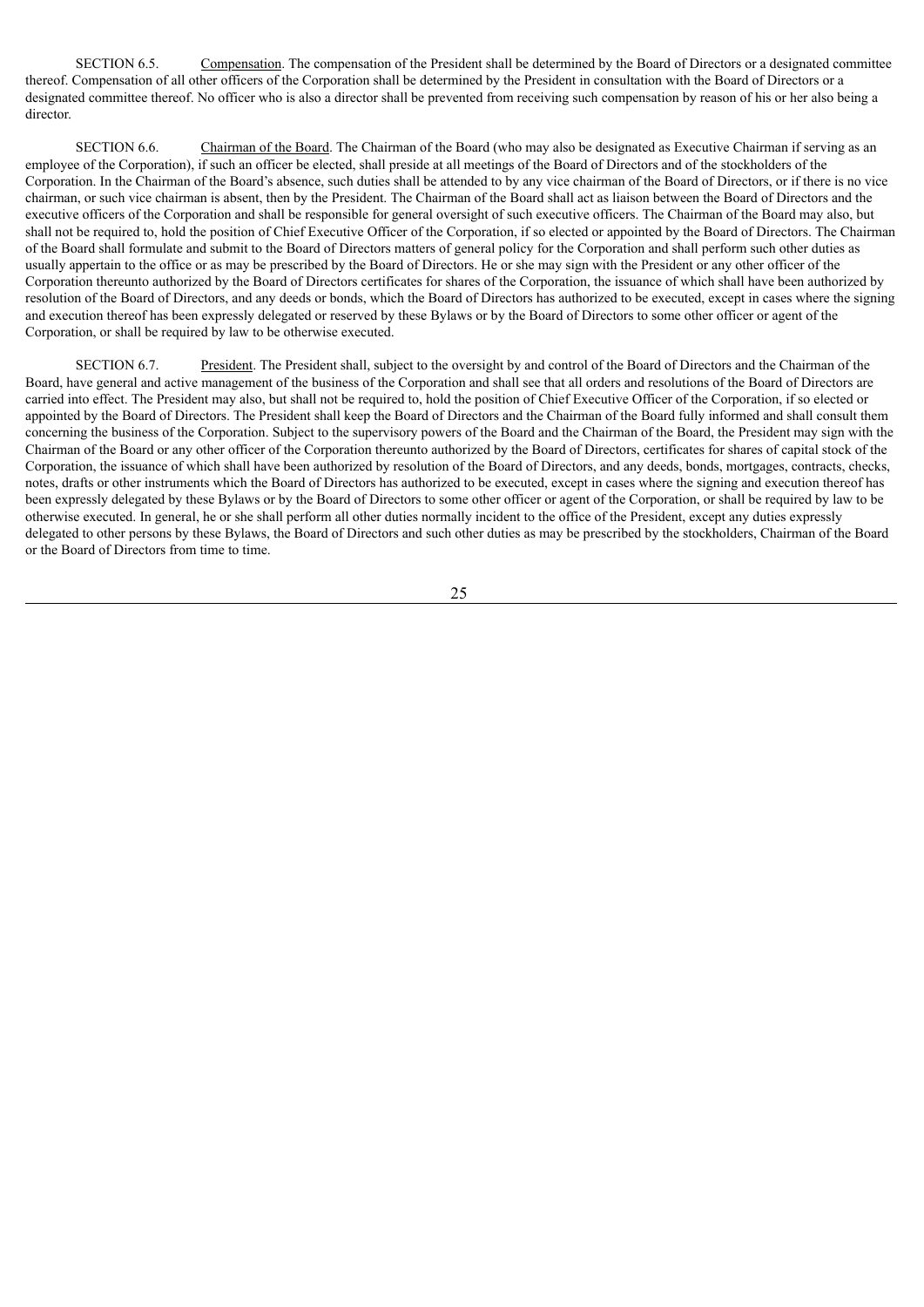SECTION 6.8. Chief Executive Officer. The Chief Executive Officer, if any, shall, in general, perform such duties as usually pertain to the position of chief executive officer and such duties as may be prescribed by the Board of Directors.

SECTION 6.9. Treasurer. The Treasurer shall (a) have charge and custody of and be responsible for all funds and securities of the Corporation; receive and give receipts for monies due and payable to the Corporation from any source whatsoever and deposit all such moneys in the name of the Corporation in such banks, trust companies or other depositories as shall be selected in accordance with the provisions of Section 7.3 of these Bylaws; (b) prepare, or cause to be prepared, for submission at each regular meeting of the Board of Directors, at each annual meeting of stockholders, and at such other times as may be required by the Board of Directors, the Chairman of the Board or the President, a statement of financial condition of the Corporation in such detail as may be required; and (c) in general, perform all the duties incident to the office of Treasurer and such other duties as from time to time may be assigned to him or her by the Chairman of the Board, the President or the Board of Directors. If required by the Board of Directors, the Treasurer shall give a bond for the faithful discharge of his or her duties in such sum and with such surety or sureties as the Board of Directors shall determine.

SECTION 6.10. Secretary. The Secretary shall (a) keep the minutes of the meetings of the stockholders, the Board of Directors and committees of directors; (b) see that all notices are duly given in accordance with the provisions of these Bylaws and as required by law; (c) be custodian of the corporate records and of the seal of the Corporation, and see that the seal of the Corporation or a facsimile thereof is affixed to all certificates for shares prior to the issuance thereof and to all documents, the execution of which on behalf of the Corporation under its seal is duly authorized in accordance with the provisions of these Bylaws; (d) keep or cause to be kept a register of the post office address of each stockholder which shall be furnished by such stockholder; (e) have general charge of other stock transfer books of the Corporation; and (f) in general, perform all duties normally incident to the office of the Secretary and such other duties as from time to time may be assigned to him or her by the Chairman of the Board, the President or the Board of Directors.

#### **ARTICLE 7 CORPORATE INSTRUMENTS AND VOTING OF SECURITIES OWNED BY THE CORPORATION**

SECTION 7.1. Contracts, etc. Subject to the provisions of Section 6.1 of these Bylaws, the Board of Directors may authorize any officer, officers, agent or agents to enter into and/or execute any and all agreements, deeds, bonds, mortgages, contracts and other obligations or instruments in the name of and on behalf of the Corporation, and such authority may be general or confined to specific instances.

SECTION 7.2. Checks, etc. All checks, demands, drafts or other orders for the payment of money, and notes or other evidences of indebtedness issued in the name of the Corporation shall be signed by such officer or officers or such agent or agents of the Corporation, and in such manner, as shall be determined by the Board of Directors.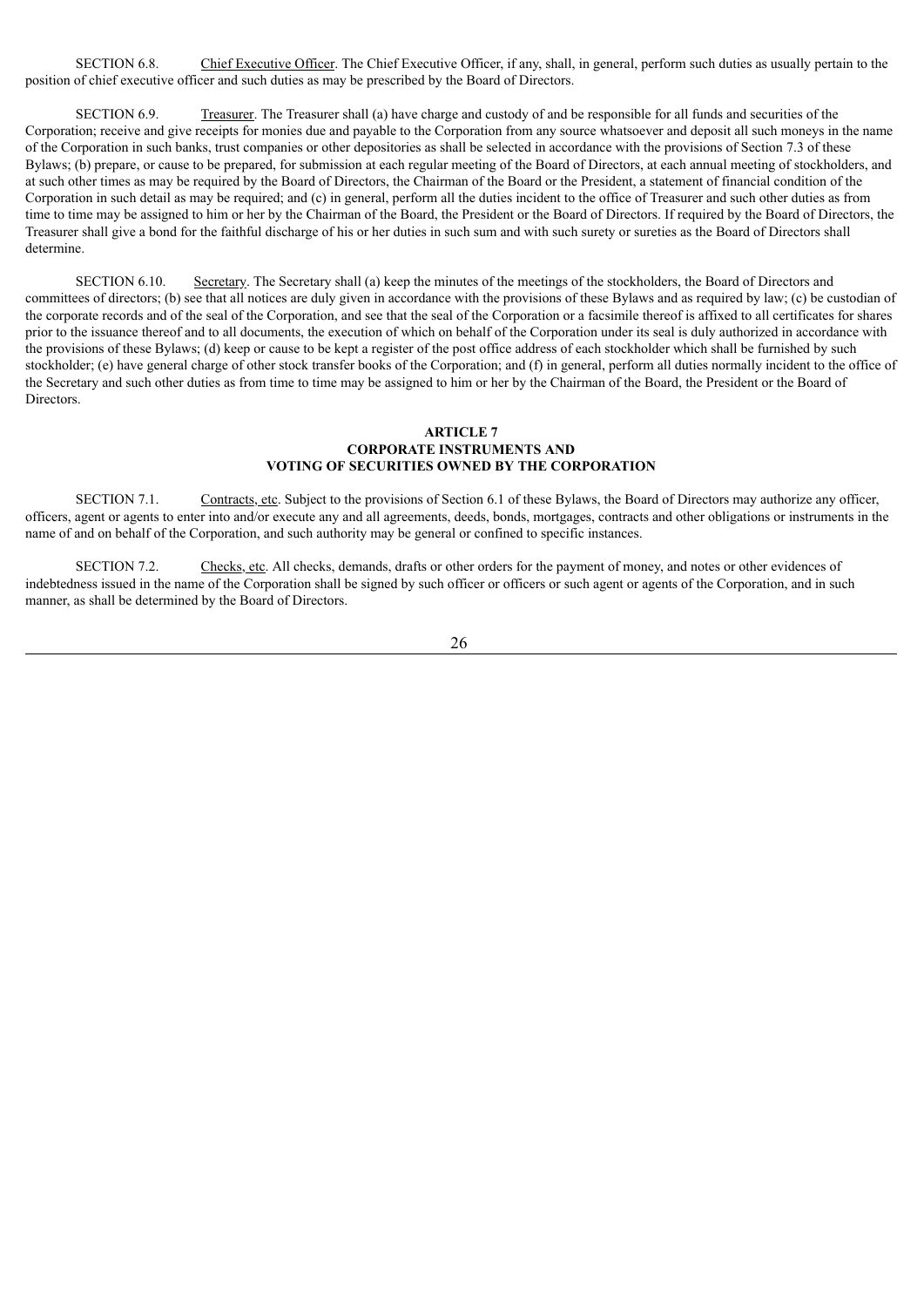SECTION 7.3. Bank Accounts and Drafts. In addition to such bank accounts as may be authorized by the Board of Directors, the primary financial officer or any person designated by said primary financial officer, whether or not an employee of the Corporation, may authorize such bank accounts to be opened or maintained in the name and on behalf of the Corporation as he or she may deem necessary or appropriate, payments from such bank accounts to be made upon and according to the check of the Corporation in accordance with the written instructions of said primary financial officer, or other person so designated by such primary financial officer.

SECTION 7.4. Voting of Securities Owned by Corporation. All stock and other securities of any other corporation owned or held by the Corporation for itself, or for other parties in any capacity, and all proxies with respect thereto shall be executed by the person authorized to do so by resolution of the Board of Directors or, in the absence of such authorization, by the Chairman of the Board, the Chief Executive Officer, the President or any Vice President.

## **ARTICLE 8 SHARES OF STOCK**

SECTION 8.1. Issuance. Each stockholder of the Corporation shall be entitled to a certificate or certificates showing the number of shares of stock registered in his or her name on the books of the Corporation; provided that the Board of Directors may provide by resolution or resolutions that some or all of any class or series of capital stock of the Corporation shall be uncertificated shares that may be evidenced by a book-entry system maintained by the registrar of such stock in accordance with Section 8.5 herein. If shares are represented by certificates, such certificates shall be in such form as may be determined by the Board of Directors, shall be issued in numerical order and shall be entered in the books of the Corporation as they are issued. They shall exhibit the holder's name and the number of shares and shall be signed by any two (2) authorized officers of the Corporation. Any or all the signatures on the certificate may be a facsimile. In case any officer who has signed or whose facsimile signature has been placed upon any such certificate shall have ceased to be such officer before such certificate is issued, such certificate may nevertheless be issued by the Corporation with the same effect as if such officer had not ceased to be such officer at the date of its issue. If the Corporation shall be authorized to issue more than one class of stock or more than one series of any class, the designation, preferences and relative participating, option or other special rights of each class of stock or series thereof and the qualifications, limitations or restrictions of such preferences and rights shall be set forth in full or summarized on the face or back of the certificate which the Corporation shall issue to represent such class of stock; provided that except as otherwise provided by the DGCL, in lieu of the foregoing requirements there may be set forth on the face or back of the certificate which the Corporation shall issue to represent such class or series of stock, a statement that the Corporation will furnish to each stockholder who so requests the designations, preferences and relative participating, option or other special rights of each class of stock or series thereof and the qualifications, limitations or restrictions of such preferences and rights. All certificates surrendered to the Corporation for transfer shall be canceled and no new certificate shall be issued until the former certificate for a like number of shares shall have been surrendered and canceled, except that in the case of a lost, stolen, destroyed or mutilated certificate a new certificate (or uncertificated shares in lieu of a new certificate) may be issued therefor upon such terms and with such indemnity, if any, to the Corporation as the Board of Directors may prescribe. In addition to the above, all certificates (or uncertificated shares in lieu of a new certificate) evidencing shares of the Corporation's stock or other securities issued by the Corporation shall contain such legend or legends as may from time to time be required by the DGCL.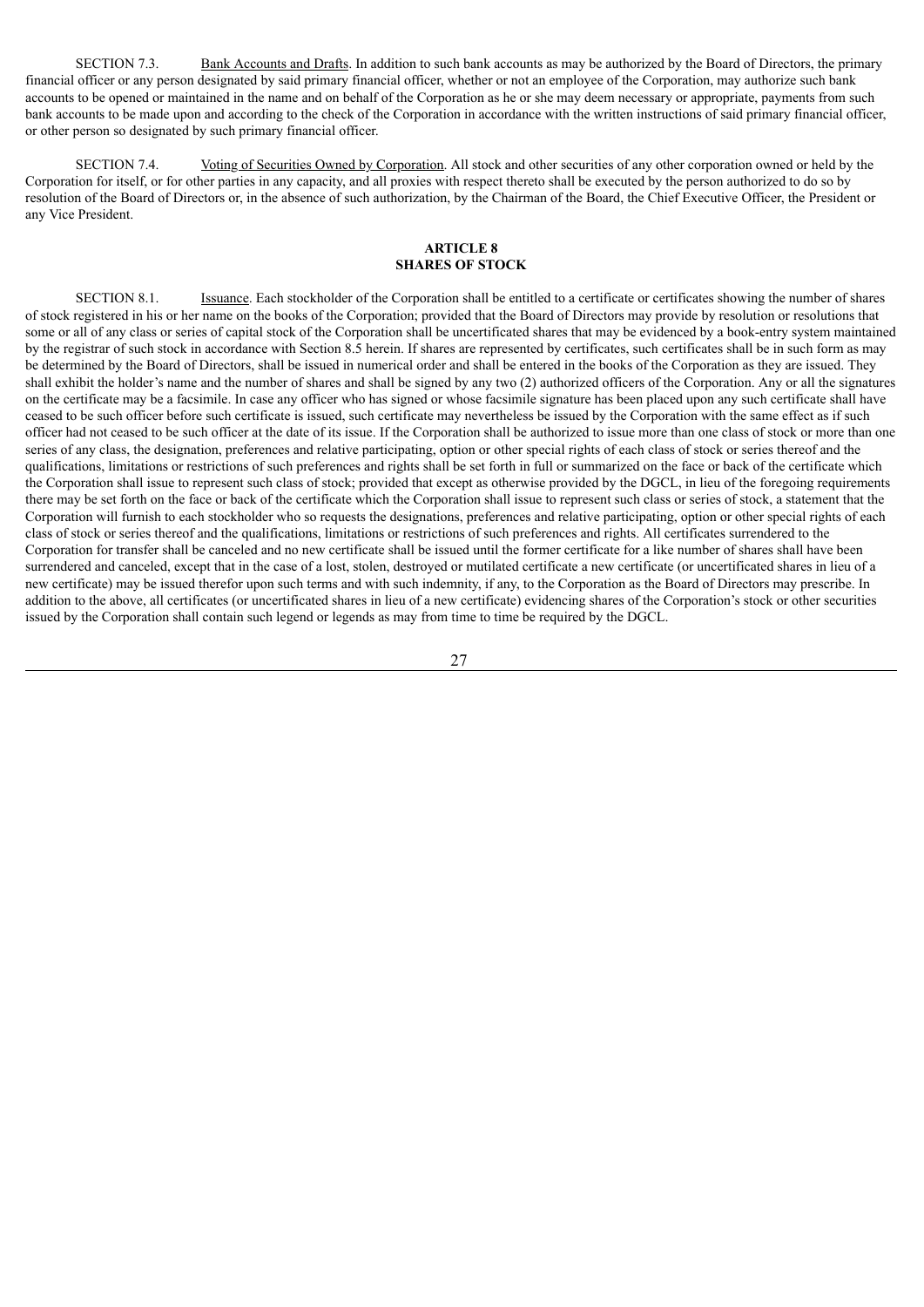SECTION 8.2. Lost Certificates. The Board of Directors may direct that a new certificate or certificates (or uncertificated shares in lieu of a new certificate) be issued in place of any certificate or certificates theretofore issued by the Corporation alleged to have been lost, stolen or destroyed, upon the making of an affidavit of that fact by the person claiming the certificate of stock to be lost, stolen or destroyed. When authorizing such issue of a new certificate or certificates (or uncertificated shares in lieu of a new certificate), the Board of Directors may, in its discretion and as a condition precedent to the issuance thereof, require the owner of such lost, stolen or destroyed certificate or certificates, or his or her legal representative, to advertise the same in such manner as it shall require or to give the Corporation a bond in such sum as it may direct as indemnity against any claim that may be made against the Corporation with respect to the certificate or certificates alleged to have been lost, stolen or destroyed, or both.

SECTION 8.3. Transfers. In the case of shares of stock represented by a certificate, upon surrender to the Corporation or the transfer agent of the Corporation of a certificate for shares duly endorsed or accompanied by proper evidence of succession, assignment or authority to transfer, it shall be the duty of the Corporation to cancel the old certificate, issue a new certificate (or uncertificated shares in lieu of a new certificate) to the person entitled thereto and record the transaction upon its books. Transfers of shares shall be made only on the books of the Corporation by the registered holder thereof, or by his or her attorney thereunto authorized by power of attorney and filed with the Secretary and the Corporation's transfer agent, if any.

SECTION 8.4. Registered Stockholders. The Corporation shall be entitled to treat the holder of record of any share or shares of stock as the holder in fact thereof and, accordingly, shall not be bound to recognize any equitable or other claim to or interest in such share or shares on the part of any other person, whether or not it shall have express or other notice thereof, except as otherwise provided by the laws of the State of Delaware.

SECTION 8.5. Uncertificated Shares. The Board of Directors may approve the issuance of uncertificated shares of some or all of the shares of any or all of its classes or series of capital stock.

# **ARTICLE 9 DIVIDENDS**

SECTION 9.1. Declaration. Dividends upon the capital stock of the Corporation, subject to the provisions of the Certificate of Incorporation, if any, may be declared by the Board of Directors at any regular or special meeting, pursuant to law. Dividends may be paid in cash, in property or in shares of capital stock, subject to the provisions of the Certificate of Incorporation.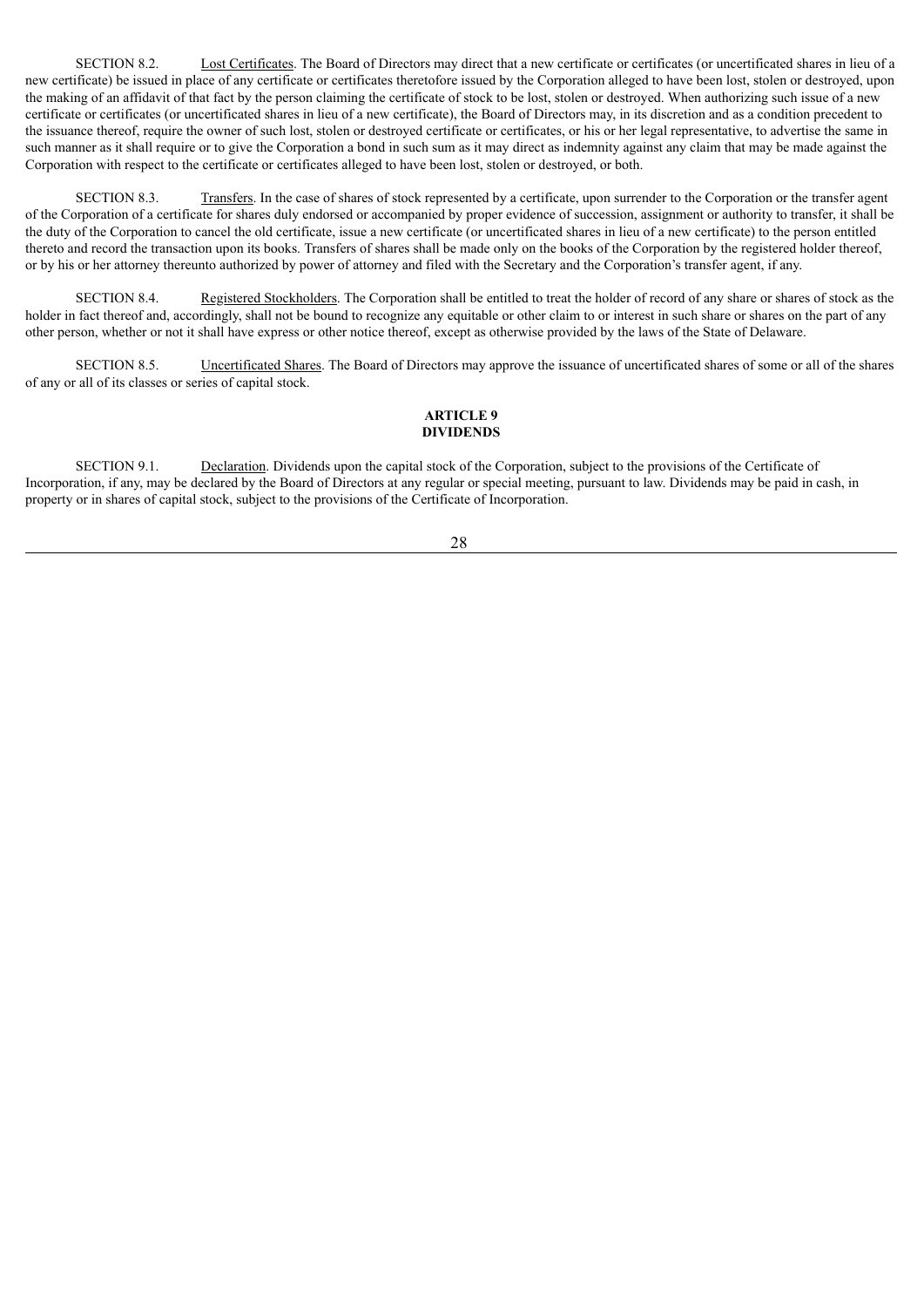SECTION 9.2. Reserve. Before payment of any dividend, there may be set aside out of any funds of the Corporation available for dividends such sum or sums as the Board of Directors from time to time, in its absolute discretion, think proper as a reserve or reserves to meet contingencies, or for equalizing dividends, or for repairing or maintaining any property of the Corporation, or for such other purpose as the Board of Directors shall think conducive to the interests of the Corporation, and the Board of Directors may modify or abolish any such reserve in the manner in which it was created.

### **ARTICLE 10 INDEMNIFICATION**

The Corporation shall provide indemnification to the fullest extent provided for by law, as specified in the Certificate of Incorporation.

### **ARTICLE 11 MISCELLANEOUS**

SECTION 11.1. Books. The books of the Corporation may be kept within or without the State of Delaware (subject to any provisions contained in the DGCL) at such place or places as may be designated from time to time by the Board of Directors, including on any information storage device, method, or one or more electronic networks or databases (including one or more distributed electronic networks or databases); provided that the records so kept can be converted into clearly legible paper form within a reasonable time, and, with respect to the stock ledger, the records so kept comply with Section 224 of the DGCL.

SECTION 11.2. Fiscal Year. The fiscal year of the Corporation shall be such fiscal year as may be designated by the Board of Directors.

SECTION 11.3. Ratification. Any transaction, questioned in any lawsuit on the ground of lack of authority, defective or irregular execution, adverse interest of director, officer or stockholder, non-disclosure, miscomputation or the application of improper principles or practices of accounting, may be ratified before or after judgment, by the Board of Directors or by the stockholders, and if so ratified shall have the same force and effect as if the questioned transaction had been originally duly authorized. Such ratification shall be binding upon the Corporation and its stockholders and shall constitute a bar to any claim or execution of any judgment in respect of such questioned transaction.

SECTION 11.4. Exclusive Forum. Unless the Corporation consents in writing to the selection of an alternative forum, the sole and exclusive forum for (i) any derivative action or proceeding brought on behalf of the Corporation, (ii) any action asserting a claim of breach of a fiduciary duty owed by any director or officer or other employee of the Corporation to the Corporation or the Corporation's stockholders, (iii) any action asserting a claim against the Corporation or any director or officer or other employee of the Corporation arising pursuant to any provision of the DGCL or the Corporation's Certificate of Incorporation or Bylaws (as either may be amended from time to time), or (iv) any action asserting a claim against the Corporation or any director or officer or other employee of the Corporation governed by the internal affairs doctrine, shall be a state or federal court located within the State of Delaware. Any person or entity holding, purchasing or otherwise acquiring any interest in shares of capital stock of the Corporation shall be deemed to have notice of and consented to the provisions of this Bylaw.